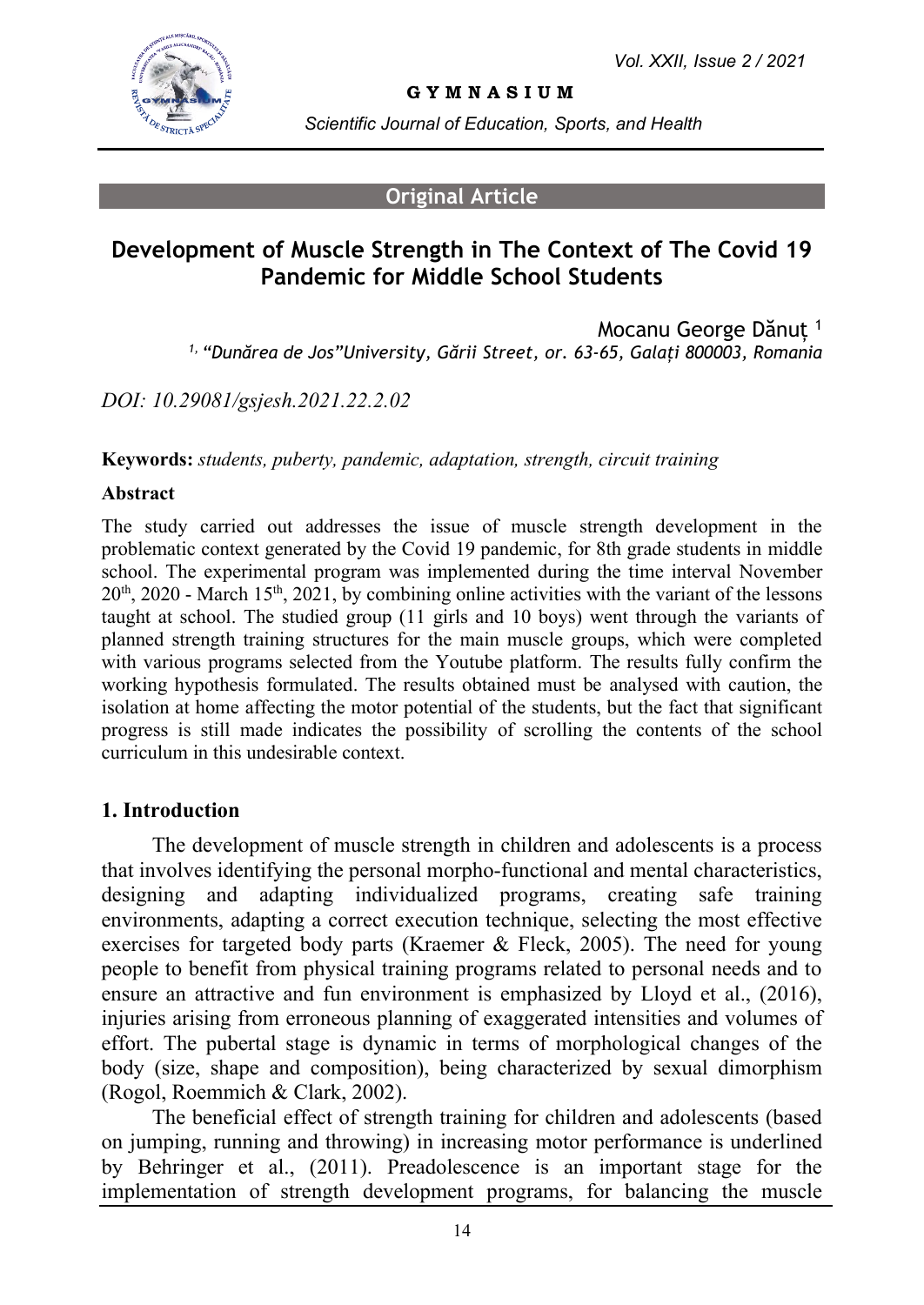groups at the thigh (hamstrings and quadriceps), in order to prevent patellar and cruciate ligament injuries (Quatman-Yates et al., 2013). The benefits of muscle fitness for young people are identified by Smith et al., (2014), which refer to decreases in adipose tissue, decreased metabolic risk factors, reduced incidence of cardiovascular disease, ensuring bone health, increased self-esteem. sine etc. Muscle strength is a basic skill that conditions the quality of physical training, it is important in diversified motor activities: physical education, sports training, leisure, physical therapy, competition (Dobrescu, 2019; Iordan et al., 2021; Morina, Miftari & Badau, 2021; Savu, 2019a, 2019b)

During the pandemic, disorders were identified that are common to athletes and people who have an active lifestyle, with a radical change in lifestyle: difficulty in carrying out routine training, sleep disorders, impaired physical condition, poor mental concentration, depression (Tayech et al., 2020). The increase in sedentary lifestyle - as a result of the isolation measures generated by the Covid 19 pandemic - has a number of negative effects, such as a decrease in physical condition and problems associated with health. Practical recommendations for ameliorating these problems refer to: the use of personalized exercise programs (easily accessible via the Internet), outdoor efforts with light and moderate intensity, relaxation techniques to reduce stress levels (Bentlage et al., 2020).

The decrease in the level of physical activity for Croatian adolescents in the pandemic is highlighted by (Sekulic et al., 2020). His study on a group of 388 subjects ( $x = 16.4$  years old) indicates that boys are more affected and can no longer participate in favorite sports activities, organized in clubs and fitness centers. His research (Altintaş & Aşçi, 2008) on pubertal children  $(X = 13.10$  years old) shows that physically active subjects have higher scores of self-esteem than sedentary ones, with significantly better values for boys (body attractiveness, physical strength, physical condition). The strength gains as a result of the training planning are reversible, they are lost if the stimuli are no longer applied. The factors that condition the manifestation and development of power (FxV) and strength from childhood to adulthood are diverse: the genetic component, constitutional type, hormone secretion, type of stimuli, etc., according to (Beunen & Thomis, 2000; Mocanu, 2015). The particularities of the pubertal time interval on the somatic, psychic and motor level are analyzed by Goswami et al., (2014), which explains by the hormonal factor the influences and accumulations on the somatic plane and on the fitness components (muscle strength, body composition, heart function, bone system). In addition to these factors, the quality of nutrition also plays an important role, and the energy expenditure associated with physical exertion also influences the growth, presence or lack of adipose tissue (Roemmich, Richmond & Rogol, 2001).

The increased values of the strength in the post-pubertal phase are explained by the influence of the hormonal factor and by Parker et al., (1990). The importance of the neuronal factor as a basis for strength gains to children is analyzed by Granacher et al., (2011), which concludes that it is even more important than muscle hypertrophy in the lower limbs. The idea is also supported by Guy & Micheli, (2001), for whom strength gains as a result of training planning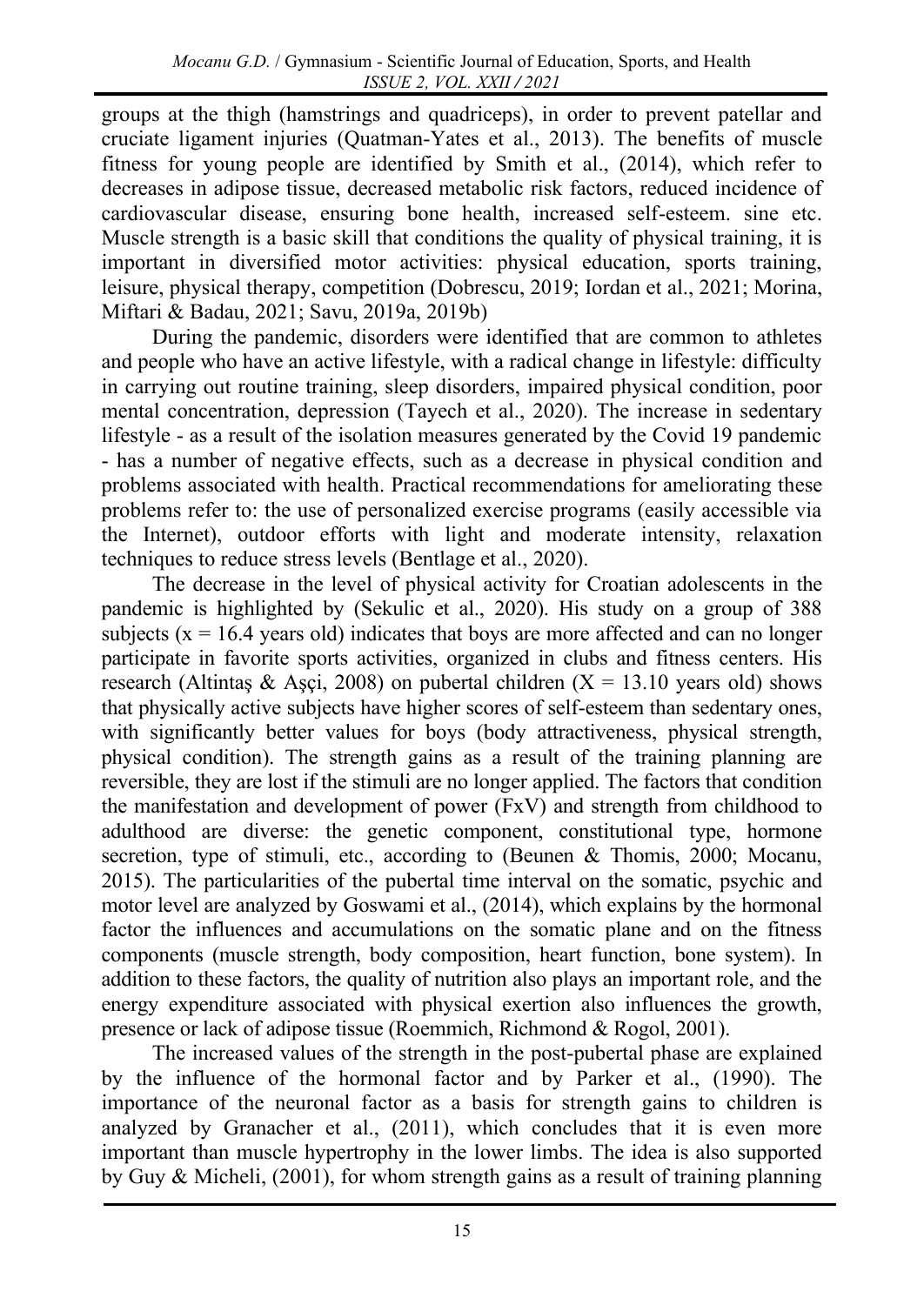are reversible, they are lost if stimuli are no longer applied, and higher strength values are not an effect of hypertrophy for children, but rather a result of a correct relationship between the volume and intensity of exercises and good muscle coordination. The authors draw attention to the dangers (injuries) caused by unsupervised training and the use of high loads (maximum loading) at puberty.

For the young swimming boys, several chronological stages of pubertal development are reported, with different levels of development of muscle mass and muscle strength (Costa et al., 2021). The study of (Neu et al., 2002) identifies balanced values regarding the gripping / gripping force of the forearm, which increases between 6-20 years without differences between the sexes, but the maximum isometric force of the forearm muscles increases with the transverse surface of the muscles, being older in boys. The value of grip strength is a predictor of total muscle strength in young Dutch people (384 cases aged 8-20 years), by analyzing the strength of major muscle groups), being reported strong associations of grip strength with maximum total strength.

## **2. Materials and methods**

*The aim of the research* is to determine and apply the most efficient structures and circuits for the development of combined strength (classical teaching activities and online activities) for students in the last grade of secondary school, in the context of the Covid 19 pandemic.

### *Research hypotheses.*

H0 (Null hypothesis): There is no significant difference between the average values of the initial and final performance of the strength assessment tests, regardless of gender.

H1 (Working hypothesis): The application of the experimental program will generate significant differences between the averages related to the strength tests at the initial and final tests, both for girls and boys.

*The research methods* used were: the analysis of the specialized scientific literature, the method of measurements and tests, the ascertaining experiment, the statistical-mathematical analysis, the graphical and tabular representation.

*Research organization:* The study was carried out during the school year 2020-2021, at the Costache Negri National College in Galați, during the time interval of prohibitions generated by the effects of the Covid 19 pandemic, which were also felt in the way of teaching activities associated with the discipline physical education. The planned interval for the strengths topics and implementation of the experimental program was between November  $20<sup>th</sup>$  -March  $15<sup>th</sup>$  (online activity in semester 1 and classic / face to face in semester 2), the initial tests being held in the week  $16<sup>th</sup> - 20<sup>th</sup>$  November 2020, and the final ones in week 15<sup>th</sup> -19<sup>th</sup> March 2021. The research group consisted of 21 students (10 boys and 11 girls) with an average age of  $13.6 \pm 0.52$  years.

The following 6 strength assessment tests were used, according to the National School Assessment System for physical education, for the main muscle groups: classic push-ups for boys and with support on the palms and knees for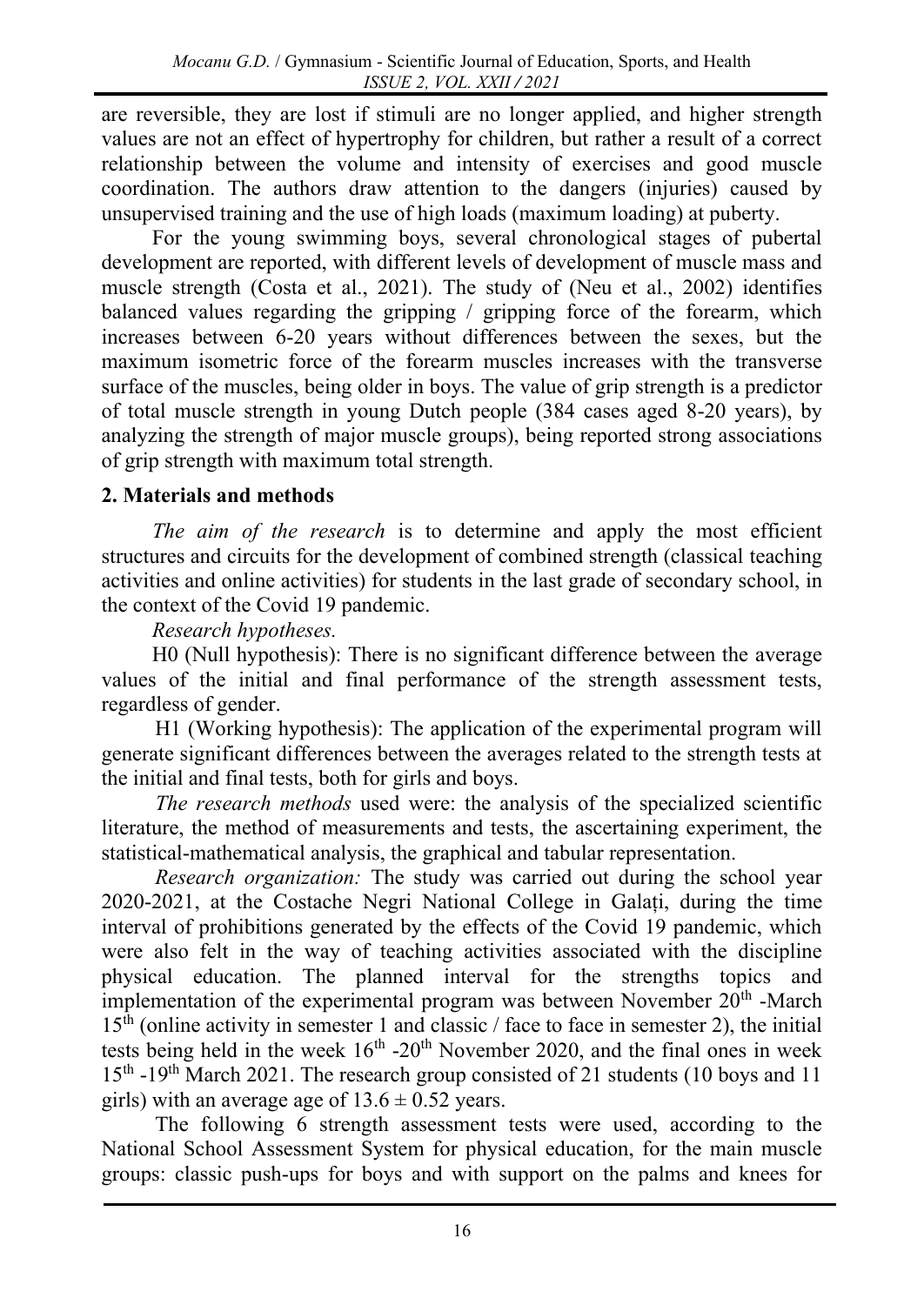girls, fixed pull-up pulls for boys and traction on the gym bench for girls, lifting the legs from lying on the back, lifting the torso from the lying back, lifting the torso from the lying face, jumping over the gym bench.

The experimental program focused on combining the classic circuit structures provided to students during the isolation period, for application in online classes, but also on a number of attractive variants selected from the Youtube platform, which generated a higher involvement of students in lessons, according ClickKluK, (2020); Mega Proteine, (2020). A circuit variant is randomly presented for school activities, to exemplify the basic exercises that were used.

*Circuit variant of 6 stations / exercises (30" work - 20" break)*

1. Standing facing the end of the gym bench leaning on the fixed ladder with the other leg, crawling on the bench and back.

2. Hanging on the fixed ladder with a medicine ball held between the ankles, raising the knees to the chest.

3. Standing facing the fixed ladder, the elastic band fastened on an upper slat, the arms bent, the extension of the arms resisting.

4. Standing away with the dumbbell (5kg) or just with the bar on your shoulders, hands with reverse grip on the bar, stretching and raising your arms up.

5. Sitting with 2 dumbbells or bottles filled with sand (1-3 kg) in your hands, raising your arms up and lowering them.

6. Lying face down, knees bent at  $90^0$ , arms bent up grabbed by an elastic band spent over the ankles, stretching and bending the arms.

*The statistical calculation* was performed using the S.P.S.S. version 24, for determining the indicators of the central tendency, of testing the data normality curve, the significance of the differences between the averages and Cohen's d. Effect size calculation, according to (Ababei, 2006; Murariu, 2018; Murariu & Munteanu, 2018; Opariuc-Dan, 2011). The figures were made with the Microsoft Word graphics editor, facilitating comparisons between variations in the average values of the initial and final tests for each genre, but also the dynamics of individual results in certain tests.

## **3. Results and discussions**

The test analysis of the The Shapiro Wilk test indicates a normal distribution of the results for most assessment samples, which allowed the application of parametric tests, even if the number of subjects in both groups is low. The data resulting from the statistical processing are synthesized differentiated by gender, in tables 1 and 2. In the case of boys, statistically significant values are obtained  $(P \le 0.05)$  at half of the control tests floats, extensions and jumps at the gym. For lifting the torso from the facial bed, there are no higher effect size values to confirm the strong effect of the proposed means). For the tests of fixed bar traction, lifting the torso from lying down and lifting the legs from lying down, no significant differences  $(P > 0.05)$  are reported, doubled by effect size values indicating a moderate influence of the applied program. Boys do not progress significantly for the performance related to brachial biceps strength and abdominal muscles.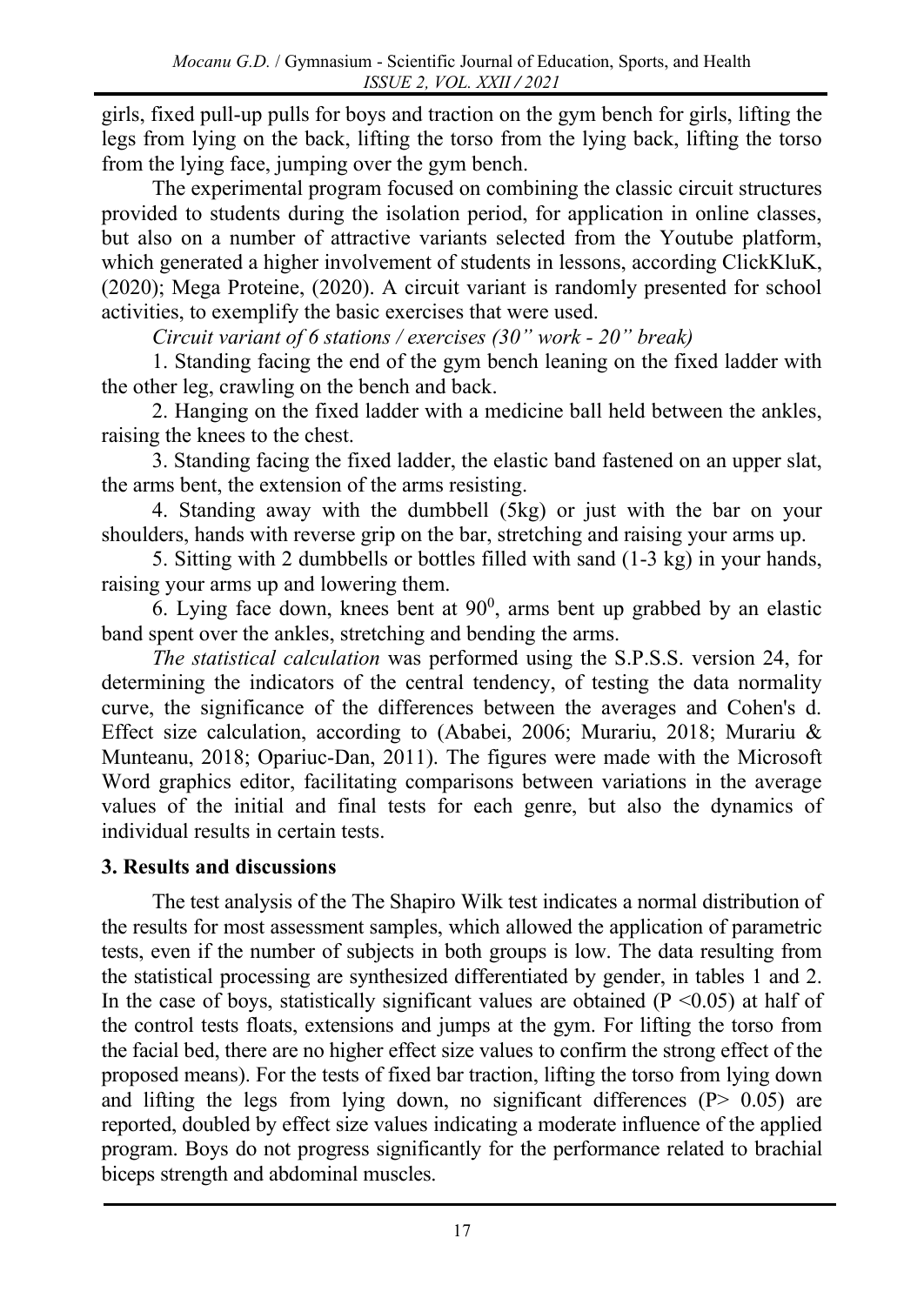| <b>Indicator</b>    | <b>Test</b> | Mean    | Std.<br><b>Deviation</b> | Std.<br>Error<br>Mean | Mean<br>difference | <b>Student</b><br>test | Sig. | d/<br><b>Size</b><br>effect |
|---------------------|-------------|---------|--------------------------|-----------------------|--------------------|------------------------|------|-----------------------------|
|                     | T.i         | 11.4000 | 2.63312                  | .83267                |                    |                        |      |                             |
| <b>Push-ups</b>     | T.f         | 12.4000 | 2.27058                  | .71802                | $-1.00000$         | $-2.739$               | .023 | .866                        |
| Pull ups            | T.i         | 8.0000  | 2.10819                  | .66667                | $-1.00000$         | $-2.236$               | .052 | .707                        |
|                     | T.f         | 9.0000  | 1.69967                  | .53748                |                    |                        |      |                             |
| Lifting torso lying | T.i         | 19.6000 | 4.08792                  | 1.29271               | $-2.60000$         | $-2.177$               | .057 | .688                        |
| on your back        | T.f         | 22.2000 | 4.15799                  | 1.31487               |                    |                        |      |                             |
| Lifting legs lying  | T.i         | 14.0000 | 3.94405                  | 1.24722               | $-1.30000$         | $-2.248$               | .051 | .710                        |
| on your back        | T.f         | 15.3000 | 3.62246                  | 1.14552               |                    |                        |      |                             |
| Lift trunk lying    | T.i         | 22.2000 | 2.89828                  | .91652                | $-2.20000$         | $-2.400$               | .040 | .759                        |
| face down           | T.f         | 24.4000 | 2.45855                  | .77746                |                    |                        |      |                             |
| <b>Gym bench</b>    | T.i         | 13.0000 | 3.29983                  | 1.04350               | $-3.60000$         | $-5.014$               | .001 | 1.600                       |
| jumps               | T.f         | 16.6000 | 1.34990                  | .42687                |                    |                        |      |                             |

**Table 1.** *Boys strength test results (N=10)*



**Figure 1.** *Average values of initial and final tests for the group of boys (N=10)*

For the group of girls, however, there are registered differences and implicitly significant progress for the entire test battery ( $P \le 0.05$ ), supported by values of effect size (d> 0.8), which demonstrates very strong effects of the proposed exercises and structures, with except for the test Lifting the legs from the back, where  $d = 0.711$ , value <0.8.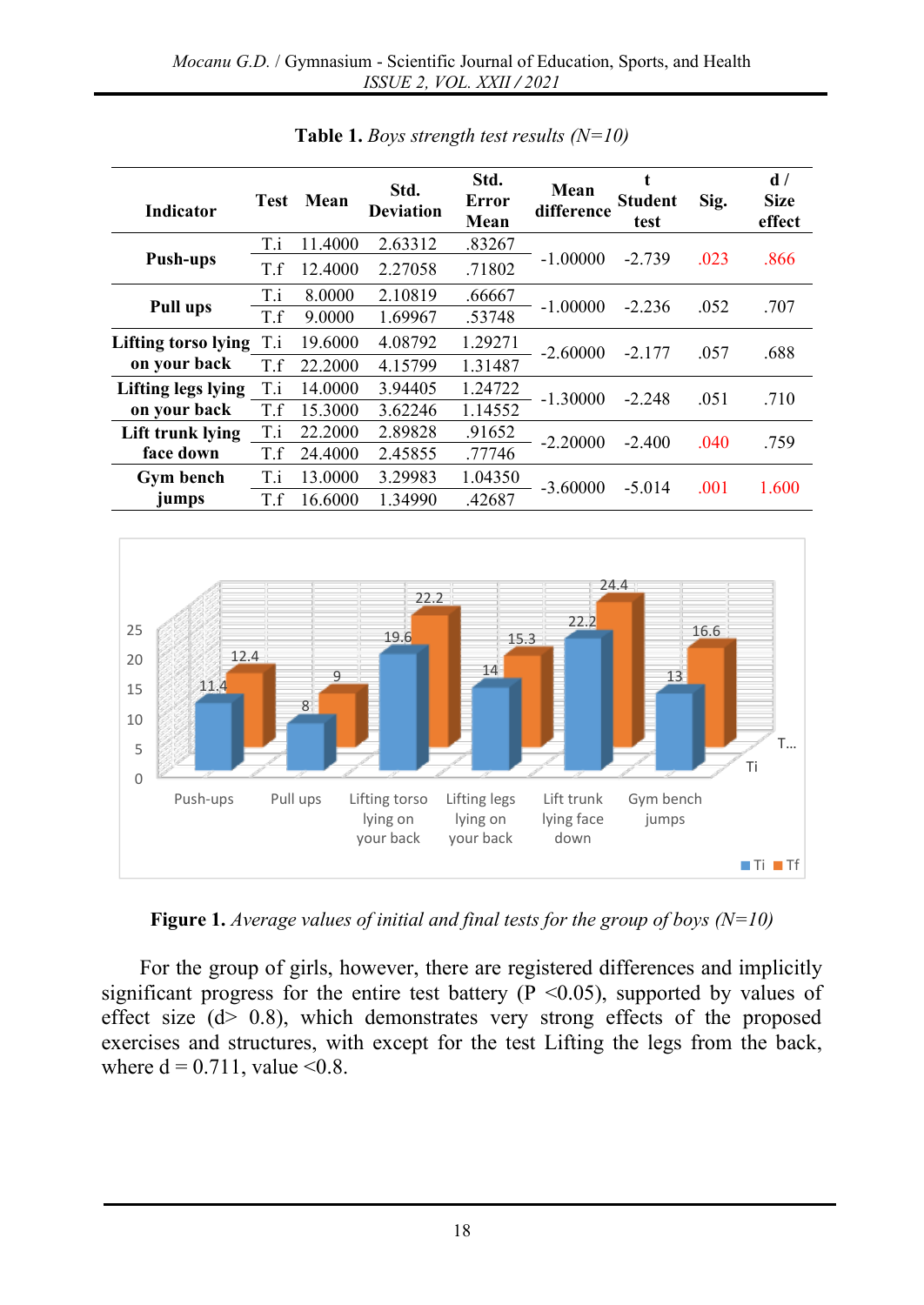| <b>Indicator</b>      | <b>Test</b> | Mean    | Std.<br><b>Deviation</b> | Std.<br>Error<br>Mean | Mean<br>difference | <b>Student</b><br>test | Sig. | d/<br><b>Size</b><br>effect |
|-----------------------|-------------|---------|--------------------------|-----------------------|--------------------|------------------------|------|-----------------------------|
|                       | T.i         | 6.9091  | 3.14498                  | .94825                | $-2.72727$         | $-5.042$               | .001 | 1.520                       |
| <b>Push-ups</b>       | T.f         | 9.6364  | 2.37793                  | .71697                |                    |                        |      |                             |
| <b>Pull ups</b>       | T.i         | 5.4545  | 1.96792                  | .59335                | $-.90909$          | $-3.194$               | .010 | .963                        |
|                       | T.f         | 6.3636  | 1.74773                  | .52696                |                    |                        |      |                             |
| <b>Lifting torso</b>  | T.i         | 17.6364 | 4.45584                  | 1.34349               |                    |                        |      |                             |
| lying on your<br>back | T.f         | 19.8182 | 3.84235                  | 1.15851               | $-2.18182$         | $-3.464$               | .006 | 1.044                       |
| Lifting legs lying    | T.i         | 10.3636 | 4.67488                  | 1.40953               | $-1.18182$         | $-2.358$               | .040 | .711                        |
| on your back          | T.f         | 11.5455 | 4.56867                  | 1.37751               |                    |                        |      |                             |
| Lift trunk lying      | T.i         | 20.1818 | 2.96034                  | .89258                | $-1.63636$         | $-3.008$               | .013 | .907                        |
| face down             | T.f         | 21.8182 | 3.12468                  | .94213                |                    |                        |      |                             |
| <b>Gym bench</b>      | T.i         | 11.6364 | 3.44304                  | 1.03812               | $-1.36364$         | $-2.887$               | .016 | .870                        |
| jumps                 | T.f         | 13.0000 | 3.37639                  | 1.01802               |                    |                        |      |                             |

**Table 2**. *Girls strength test results (N=11)*



**Figure 2**. *Average values of initial and final tests for the group of girls (N=11)*

Although the average data obtained indicate significant progress in most cases for the group of girls, they should be interpreted and observed individual progress, there are tests in which half of the students only stagnate (maintain their level of preparation), Figures 3 and 4 capturing these situations, in 2 different tests, differentiated by sex (bar pulls for boys and jumps at the gym for girls).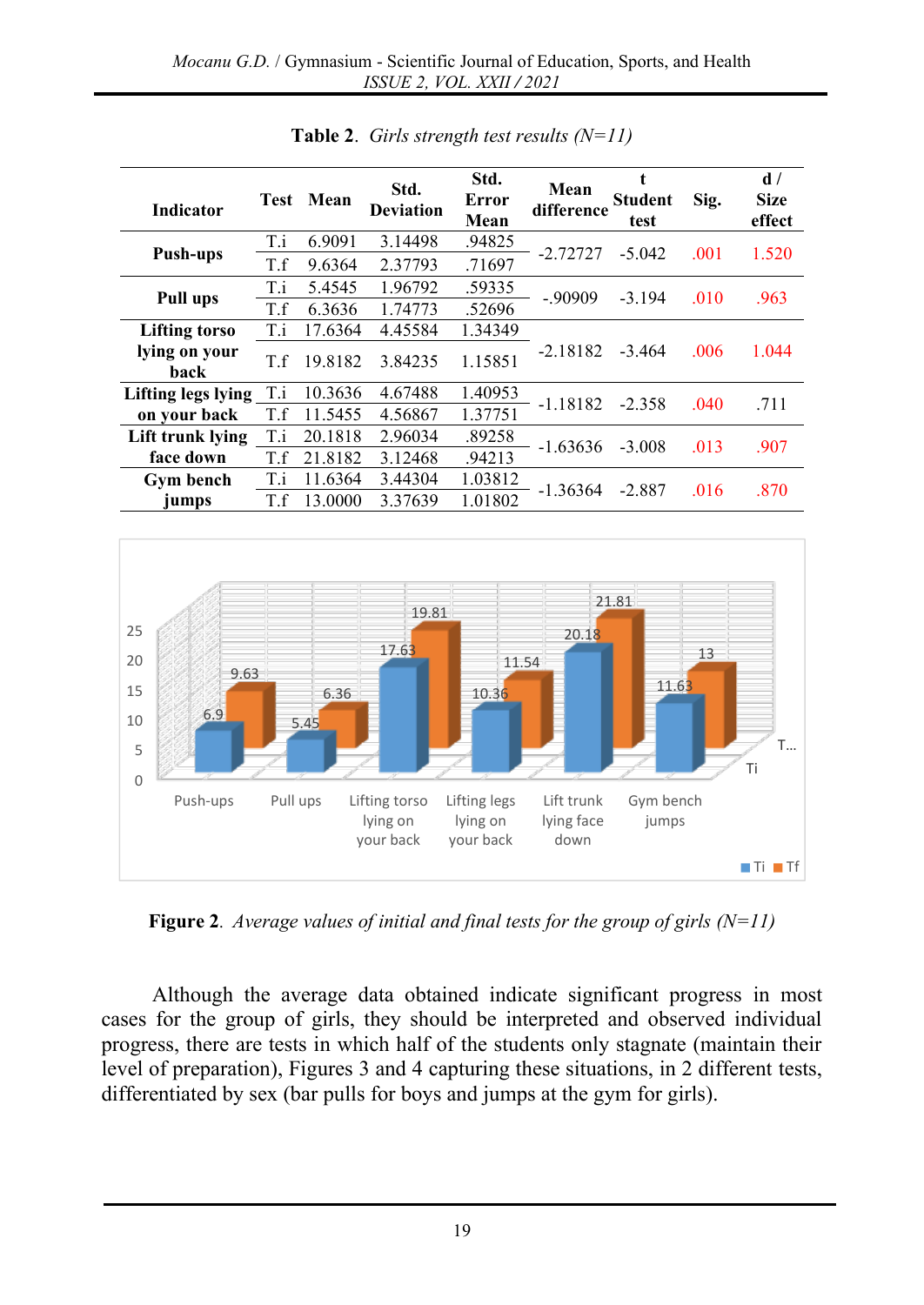*Mocanu G.D.* / Gymnasium - Scientific Journal of Education, Sports, and Health *ISSUE 2, VOL. XXII / 2021*



**Figure 3.** *Individual results boys – Pull ups at the fixed bar*



**Figure 4.** *Individual results girls - Jumping to the gym*

#### *Discussions*

Studies regarding the methodology of developing strength at puberty or related to the issue of planning physical activities in the pandemic and adapting the educational process in this context are numerous.

Teaching online physical education lessons for primary and secondary school cycles involved the use of ZOOM, MEET, SKYPE, etc. platforms, with the adaptation of the contents to the particularities of the indoor development, in improvised spaces. The duration of the lesson is recommended to be limited to 30 min. (to avoid excessive exposure to the screen), the proposed exercises must be attractive, and the presence of students at home requires measures for ventilation and sanitation of spaces and equipment Popa & Popa, (2021).

The effect of forced quarantine at home has led to an increase in the incidence of overweight persons and those suffering from various physical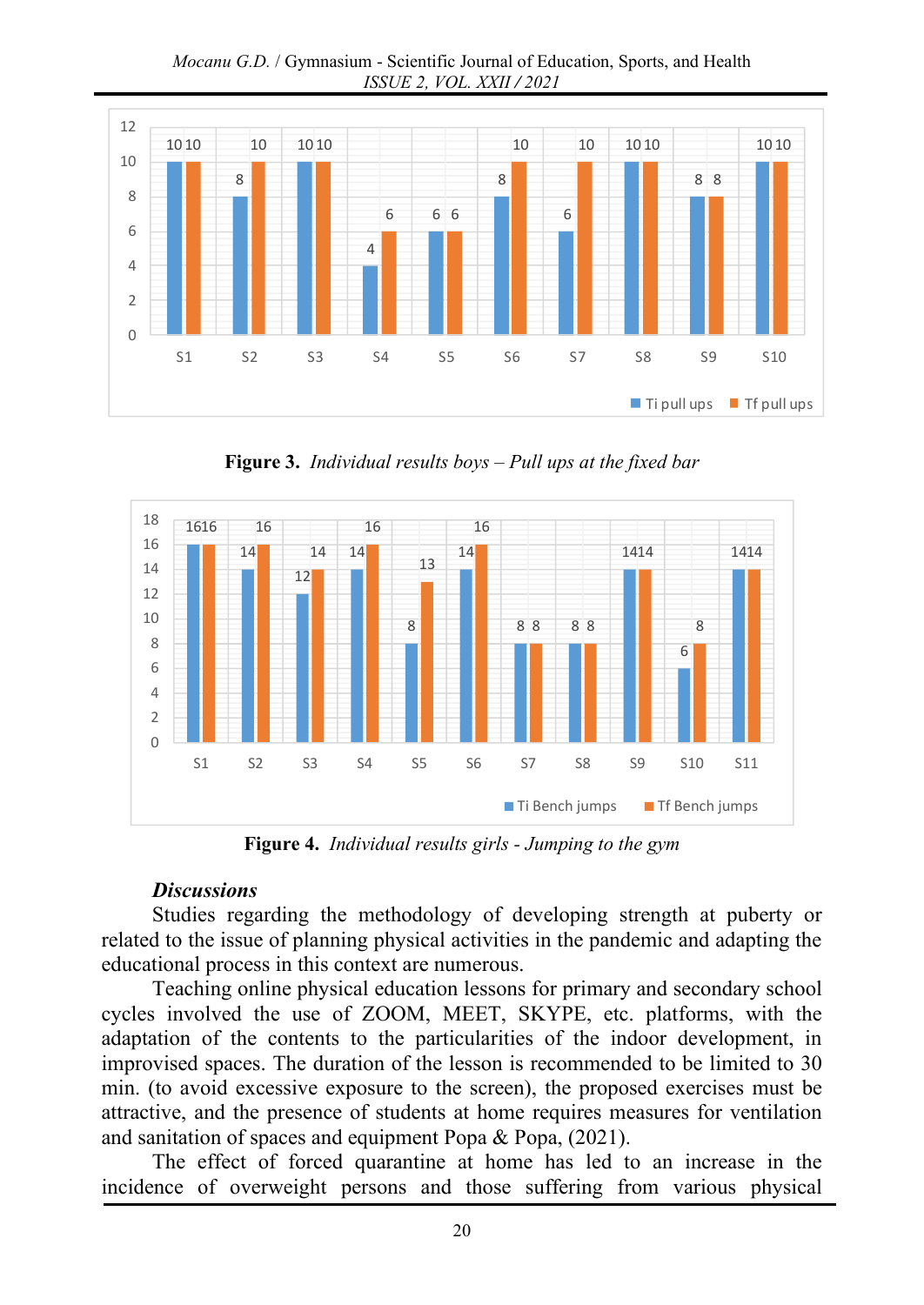problems, according to a study conducted on the population of Iran between February and October 2020. However, there is an increase in interest and concerns of the population for exercise. , confirmed by the increasing number of searches on Google, related to the terms associated with physical activity, compared to the prepandemic time interval (Bagherian, Mardaniyan Ghahfarrokhi & Banitalebi, 2021).

The promotion of a fitness routine at home, so that those involved in motor activities (athletes in particular) can quickly return to normal, after the end of the pandemic and isolation is supported by Andreato, Coimbra and Andrade (2020). Mental health and proper eating habits are important for maintaining the level of strength and good physical condition, for further rehabilitation.

The isolation at home generated mental problems (anxiety, depression, increased stress levels), doubled by the decrease in the volume of physical effort. Exercises at home are proposed (Yoga, dance, aerobics) with at least 150 min. of moderate intensity and 75 min. of high intensity for adults, divided into 5-7 weekly sessions. Activities for children and adolescents can be reduced by 30% (recreational and active games at home or outdoors), being recommended to individualize the effort, with its monitoring through telephone applications and sensors (Chtourou et al., 2020).

Other authors propose pandemic physical activities focused on calisthenics exercises (with the load of one's own body), aerobic dancing, exercises with intensity on stationary cycling or rowing ergometers, stretching and dynamic games, etc., all accompanied by a healthy diet to increase immunity and relieve stress levels (Hammami et al., 2020).

A useful variant of replacing group physical activities and school sports games (as an effect of anti-pandemic measures) is the CrossFit exercise program (Cataldi et al., 2021). Its application for 8 weeks on a group of young people from Italy led to the improvement of the results for a series of fitness tests: knee bends, push-ups, push-ups, accelerations / sprints on 20m.

The physical activity programs at home are primarily focused on structures based on resistive exercises, toning muscle groups, aerobics, dancing, with changing programs to avoid capping, according to Medeiros et al., (2021). Parental involvement is important, thus avoiding forms of passive activity often encountered in quarantine, being recommended online games with task solving, and the recommendations of the World Health Organization (WOH), of at least 60 min. of moderate and vigorous exercise for children and adolescents aged 5-17 years should be achieved.

In the pandemic times, the problems faced by athletes where muscle strength is dominant (Weightlifting and Power Lifting) are reported by Latella & Haff, (2020), which finds loss of muscle mass, strength and power. This period can be capitalized by concerns related to improving the quality of movement technique and joint mobility, overcoming injuries, psychological training, and strength loss can be ameliorated by 1-2 workouts / week.

A comparison between the effectiveness of traditional strength training and those focused on strength development (FxV), through the effects on muscle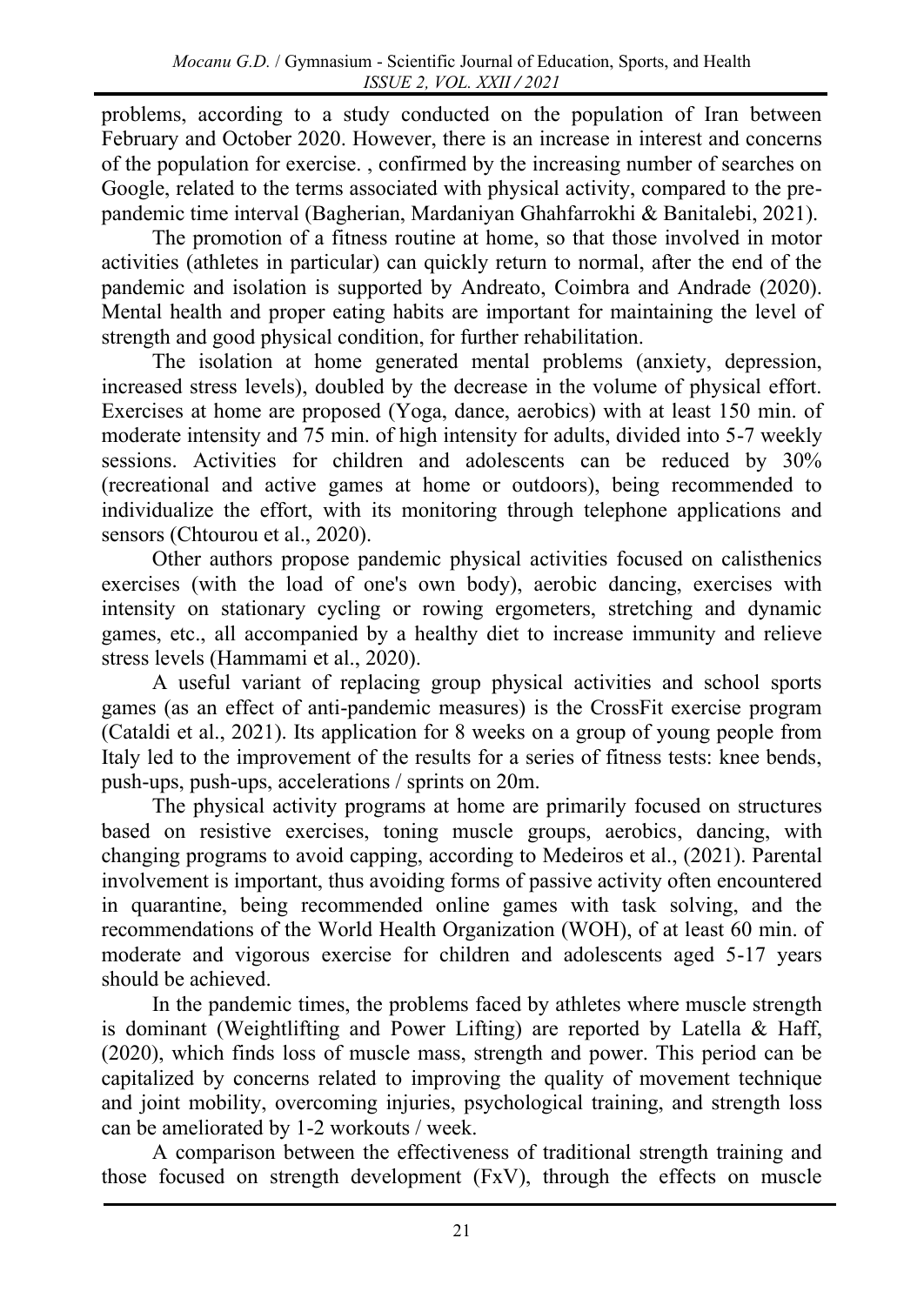strength, explosive force and speed in young people is made by systematic analysis by Behm et al., (2017). Power training based on jumping (plyometrics) is more effective than the classic strength training to improve performance on vertical detachment, but the classic option is more useful in the case of sprinting. The authors recommend the use of strength training before strength training, in order to ensure a stable basis for the development of muscle strength.

The resistance training is effective in increasing the values of muscle strength for young girls (8-18 years), by applying exercise programs for 4-16 weeks, but there has been a faster adaptation / reaching the upper limit to girls compared to boys, according to Moran et al., (2018). They state that 2 strength training sessions are enough to prevent long-term stagnation.

In the case of young people, the role of well-planned and professionally supervised strength exercises to avoid trauma is highlighted by Dahab & McCambridge, (2009), which indicates lack of supervision, improper equipment, poor technique and excessive loads as the main factors of occurrence of injuries. Improving strength (FxV) in children can increase by 30-50% after 8-12 weeks of properly planned workouts, and maintaining the level involved involves at least 2 workouts per week.

A good indicator of muscle fitness is the standing long jump (SLJ) test, a study conducted on children and adolescents (6-17 years) signalling strong associations of its results, with other tests to assess the muscular strength of the lower and upper train , also having the advantage that it is easy to apply, according to Castro-Piñero et al., (2010). Gender differences (8-18 years) for standing long jump (SLJ) performance are reported and analysed by (Chung, Chow & Chung, 2013). Boys have superior performance for all age groups; these differences are accentuated as age increases, an explanation being the production of testosterone that supports the accumulation of strength and thus BMI values.

The research conducted on the young Spanish persons (12.5-17.5 years) by Moliner-Urdiales et al., (2010) showed that only boys who are involved for at least 60 min / day in moderate to vigorous physical activity (MVPA) have higher values of dynamic strength in the lower train, measured by tests based on jumps, so the intensity of training is associated with higher values of muscle strength.

A complex training program for power education (FxV) for young basketball players (14-15 years) is proposed by Santos & Janeira, (2008). The activity is based on a combination of weight / load training and plyometrics, for 10 weeks, with 2 sessions per week, in parallel with the technical-tactical training specific to the game. All results in jump-based tests are thus significantly improved.

The dynamics of isometric strength indicators for girls and boys (group of 110 children, aged 5-15 years) in shoulder abductors, elbow and knee flexors-extensors, respectively muscles that ensure plantar dorsiflexion is investigated by (Daloia et al., 2018). The authors find a linear increase in the range of 5-10 years for both sexes, then significantly higher values for boys. A study by Round et al., (1999) on young people (8-17 years) indicates that the strength of the quadriceps / knee extensor is proportional to the height and weight of girls, and better values of brachial biceps /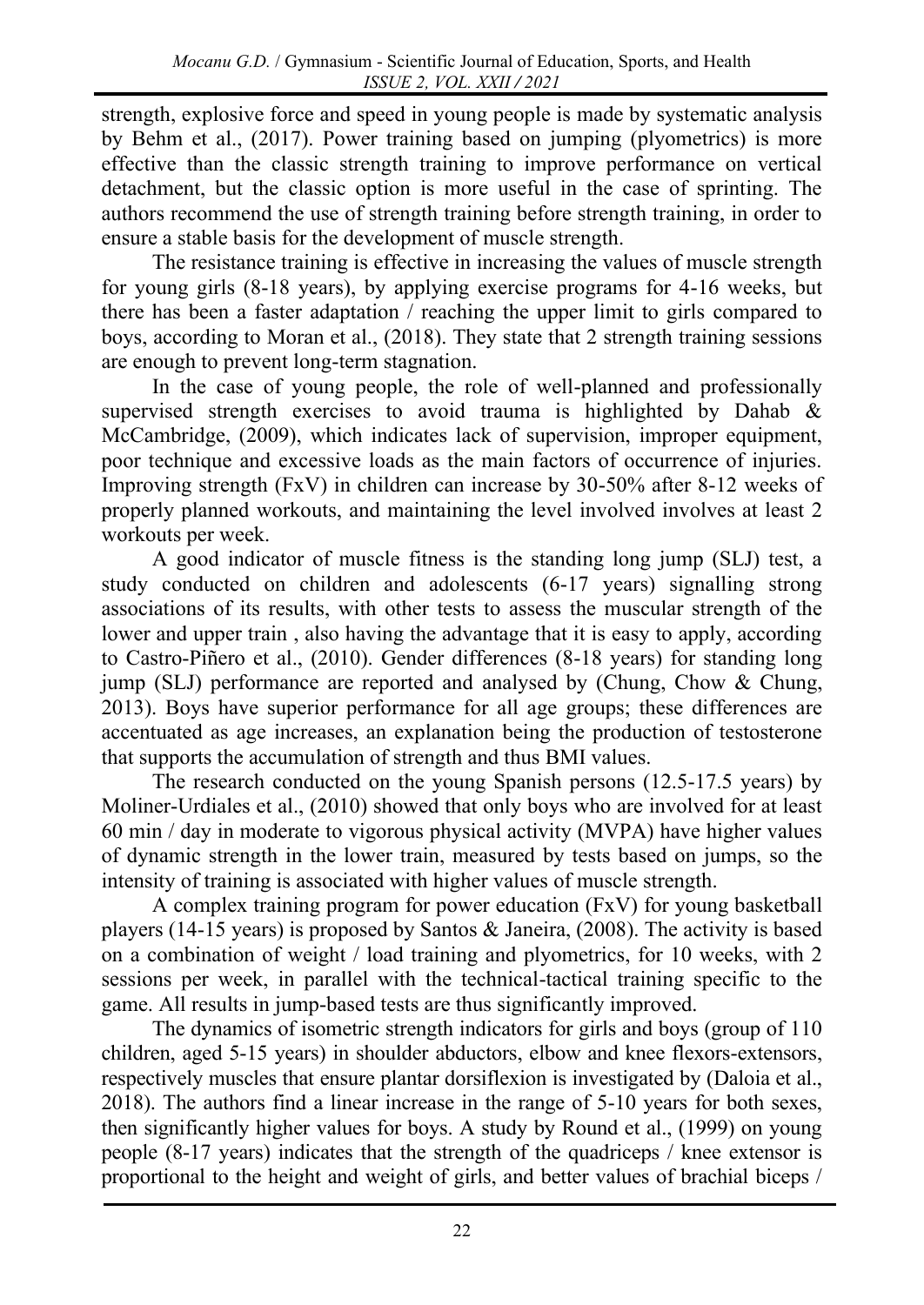elbow flexor strength for boys are explained by the production of testosterone, as a factor in improving muscle strength and promoting the growth in length of the humerus. Load planning for strength efforts must take into account relative strength, meaning the relationship between body weight value and maximum load values (1RM in knee flexion), but also the age of the subjects, in determining the optimal number of repetitions to prevent overload. For athletes it is possible to work with loads with a value of 2 (16-19 years), 1.5 (13-15 years) and less than 0.7 for subjects who are less than 12 years old, according to Keiner et al., (2013).

# **4. Conclusions**

The numerically small group does not allow the generalization of the results at the level of the school population of which this studied sample is part, significant progress, doubled by high values of effect size (especially for the girls group) are gratifying, but must be viewed with caution, taking into account the natural phenomenon of physical deconditioning, generated by forced isolation at home, leading to low initial values of recorded performance. A negative aspect is the existence of isolated cases of capping / lack of performance progress in certain tests, which raises questions about the level of involvement of these students in physical activities, even if the average values of the groups are significantly improved by the results of the final tests. However, the progress of both groups supports the effectiveness of the proposed program and the compromise solutions adopted to improve the level of physical training in pandemics, especially by capitalizing on the variants of motor structures and programs associated with the links available on Youtube platform, which bring some originality and higher attractiveness.

# **References**

- 1. ABABEI, R. (2006). *Metodologia cercetării activităţilor corporale*. Iași: Pim.
- 2. ALTINTAŞ, A., & AŞÇI, F.H. (2008). Physical Self-Esteem of Adolescents with Regard to Physical Activity and Pubertal Status. *Pediatric Exercise Science*, *20*(2), 142–156. DOI.org/10.1123/pes.20.2.142
- 3. ANDREATO, LV., COIMBRA, D.R., & ANDRADE, A. (2020). Challenges to Athletes During the Home Confinement Caused by the COVID-19 Pandemic. *Strength and Conditioning Journal*, DOI.org/10.1519/SSC.0000000000000563
- 4. BAGHERIAN, S., MARDANIYAN GHAHFARROKHI, M., & BANITALEBI, E. (2021). Effect of the COVID-19 Pandemic on Interest in Home-Based Exercise: An Application of Digital Epidemiology. *International Journal of Epidemiologic Research*, *8*(1), 47–53. DOI.org/10.34172/ijer.2021.08
- 5. BEHM, D.G., YOUNG, J.D., WHITTEN, J.H.D., REID, J. C., QUIGLEY, P. J., LOW, J., LI, Y., LIMA, C.D., HODGSON, D.D., CHAOUACHI, A., PRIESKE, O., & GRANACHER, U. (2017). Effectiveness of Traditional Strength vs. Power Training on Muscle Strength, Power and Speed with Youth: A Systematic Review and Meta-Analysis. *Frontiers in Physiology*, *8*,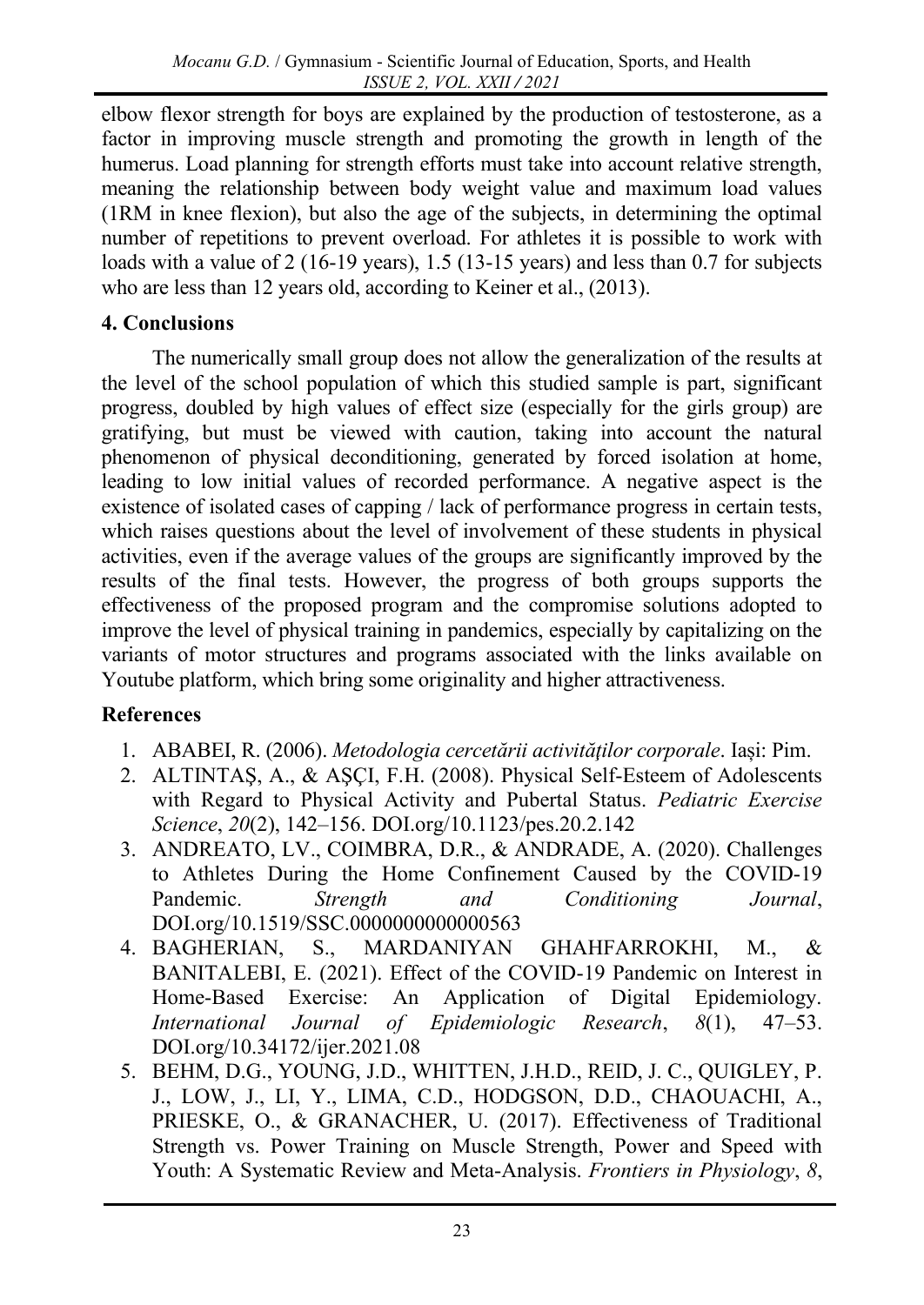423. DOI.org/10.3389/fphys.2017.00423

- 6. BEHRINGER, M., HEEDE, A. VOM, MATTHEWS, M., & MESTER, J. (2011). Effects of Strength Training on Motor Performance Skills in Children and Adolescents: A Meta-Analysis. *Pediatric Exercise Science*, *23*(2), 186– 206. DOI.org/10.1123/pes.23.2.186
- 7. BENTLAGE, E., AMMAR, A., HOW, D., AHMED, M., TRABELSI, K., CHTOUROU, H., & BRACH, M. (2020). Practical Recommendations for Maintaining Active Lifestyle during the COVID-19 Pandemic: A Systematic Literature Review. *International Journal of Environmental Research and Public Health*, *17*(17), 6265. DOI.org/10.3390/ijerph17176265
- 8. BEUNEN, G., & THOMIS, M. (2000). Muscular Strength Development in Children and Adolescents. *Pediatric Exercise Science*, *12*(2), 174–197. DOI.org/10.1123/pes.12.2.174
- 9. CASTRO-PIÑERO, J., ORTEGA, F.B., ARTERO, E.G., GIRELA-REJÓN, M.J., MORA, J., SJÖSTRÖM, M., & RUIZ, J.R. (2010). Assessing Muscular Strength in Youth: Usefulness of Standing Long Jump as a General Index of Muscular Fitness. *The Journal of Strength & Conditioning Research*, *24*(7), 1810–1817. DOI.org/10.1519/JSC.0b013e3181ddb03d
- 10. CATALDI, S., FRANCAVILLA, V. C., BONAVOLONTÀ, V., DE FLORIO, O., CARVUTTO, R., DE CANDIA, M., LATINO, F., & FISCHETTI, F. (2021). Proposal for a Fitness Program in the School Setting during the COVID 19 Pandemic: Effects of an 8-Week CrossFit Program on Psychophysical Well-Being in Healthy Adolescents. *International Journal of Environmental Research and Public Health*, *18*(6), 3141. DOI.org/10.3390/ijerph18063141.
- 11. CHTOUROU, H., TRABELSI, K., H'MIDA, C., BOUKHRIS, O., GLENN, J. M., BRACH, M., BENTLAGE, E., BOTT, N., SHEPHARD, R. J., AMMAR, A., & BRAGAZZI, N.L. (2020). Staying Physically Active During the Quarantine and Self-Isolation Period for Controlling and Mitigating the COVID-19 Pandemic: A Systematic Overview of the Literature. *Frontiers in Psychology*, *11*, 1708. DOI.org/10.3389/fpsyg.2020.01708.
- 12. CHUNG, L.M.Y., CHOW, L.P.Y., & CHUNG, J.W.Y. (2013). Normative reference of standing long jump indicates gender difference in lower muscular strength of pubertal growth. *Health*, *2013*. DOI.org/10.4236/health.2013.56A3002.
- 13. COSTA, T., MURARA, P., VANCINI, R.L., DE LIRA, C.A.B., & ANDRADE, M.S. (2021). Influence of Biological Maturity on the Muscular Strength of Young Male and Female Swimmers. *Journal of Human Kinetics*, *78*, 67–77. DOI.org/10.2478/hukin-2021-0029.
- 14. DAHAB, K.S., & MCCAMBRIDGE, T.M. (2009). Strength Training in Children and Adolescents: Raising the Bar for Young Athletes? *Sports Health*, *1*(3), 223–226. DOI.org/10.1177/1941738109334215.
- 15. DALOIA, L.M.T., LEONARDI-FIGUEIREDO, M M., MARTINEZ, E.Z., & MATTIELLO-SVERZUT, A.C. (2018). Isometric muscle strength in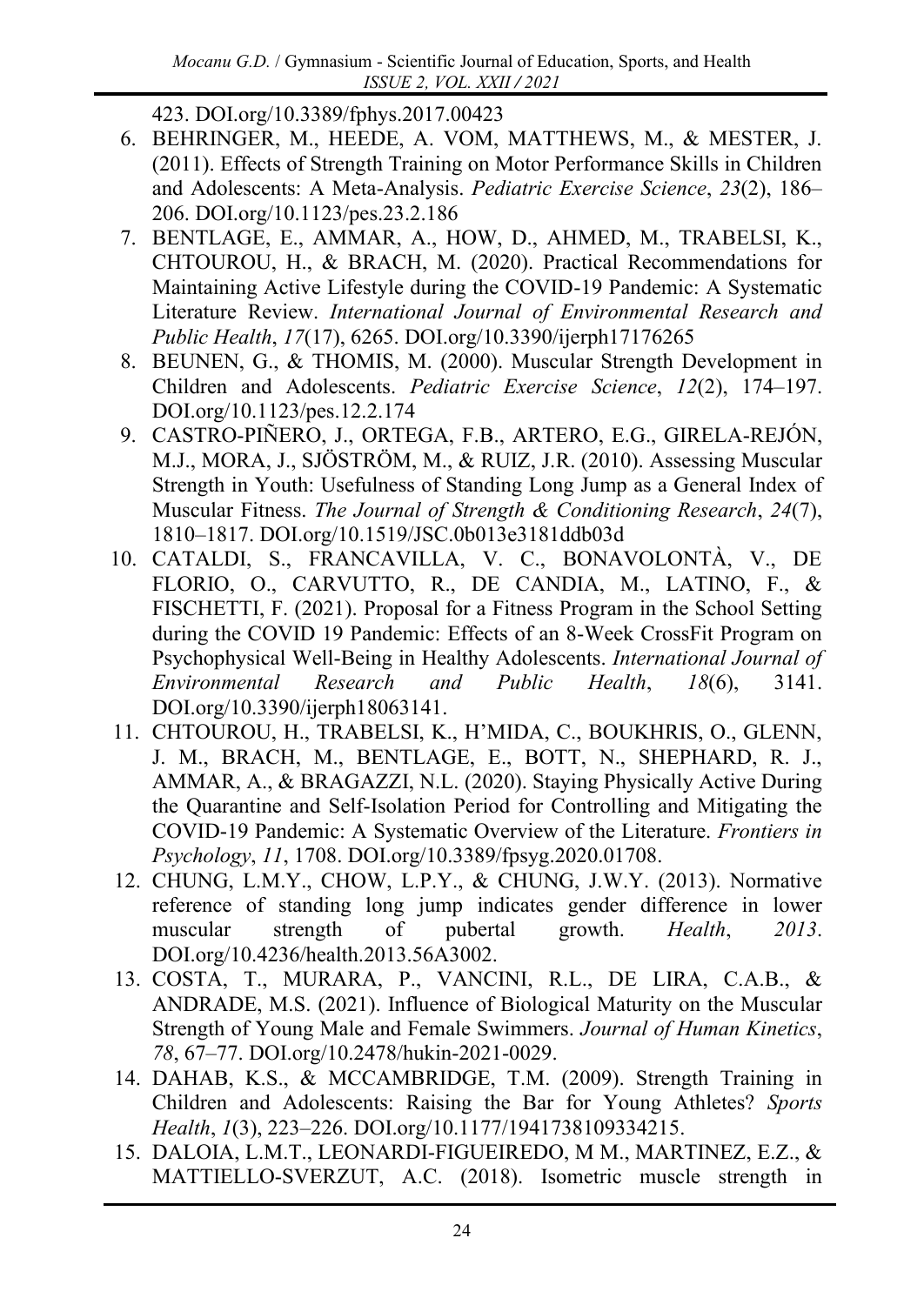children and adolescents using Handheld dynamometry: Reliability and normative data for the Brazilian population. *Brazilian Journal of Physical Therapy*, *22*(6), 474–483. DOI.org/10.1016/j.bjpt.2018.04.006.

- 16. DOBRESCU, T. (2019). Influences of Fitness-Type Activities in a Sample of Middle-Age People. *GYMNASIUM*, *XX*(2), 85–99. DOI.org/10.29081/gsjesh.2019.20.2.07.
- 17. GOSWAMI, B., SINGHA ROY, A., DALUI, R., & BANDYOPADHYAY, A. (2014). Impact of Pubertal Growth on Physical Fitness. *American Journal of Sports Science and Medicine*, *2*(5A), 34–39. DOI.org/10.12691/ajssm-2-5A-8
- 18. GRANACHER, U., GOESELE, A., ROGGO, K., WISCHER, T., FISCHER, S., ZUERNY, C., GOLLHOFER, A., & KRIEMLER, S. (2011). Effects and Mechanisms of Strength Training in Children. *International Journal of Sports Medicine*, *32*(5), 357–364. DOI.org/10.1055/s-0031-1271677.
- 19. GUY, J.A., & MICHELI, L.J. (2001). Strength Training for Children and Adolescents. *JAAOS - Journal of the American Academy of Orthopaedic Surgeons*, *9*(1), 29–36.
- 20. HAMMAMI, A., HARRABI, B., MOHR, M., & KRUSTRUP, P. (2020). Physical activity and coronavirus disease 2019 (COVID-19): Specific recommendations for home-based physical training. *Managing Sport and Leisure*, *0*(0), 1–6. DOI.org/10.1080/23750472.2020.1757494.
- 21. IORDAN, D.-A., MOCANU, M.-D., MEREUȚĂ, C., STAN, Z., MOCANU, G.-D., & ONU, I. (2021). Quantifying the functional diagnosis in the rehabilitation of postural problems of biomechanical junior female players in table tennis. *Balneo and PRM Research Journal*, *12*(Vol.12, 1), 53–60. DOI.org/10.12680/balneo.2021.419.
- 22. KEINER, M., SANDER, A., WIRTH, K., CARUSO, O., IMMESBERGER, P., & ZAWIEJA, M. (2013). Strength Performance in Youth: Trainability of Adolescents and Children in the Back and Front Squats. *The Journal of Strength & Conditioning Research*, *27*(2), 357–362. DOI.org/10.1519/JSC.0b013e3182576fbf
- 23. KLIKKLUK. (2020, April 5). *Plank Challenge For Teens/Best Exercise For Beginners, Teens and Adults/*初心者のためのトレーニング. Retrieved from https://www.youtube.com/watch?v=3nLkz\_2S3Fc
- 24. KRAEMER, W.J., & FLECK, S.J. (2005). *Strength Training for Young Athletes*. Human Kinetics.
- 25. LATELLA, C., & HAFF, G.G. (2020). Global Challenges of Being a Strength Athlete during a Pandemic: Impacts and Sports-Specific Training Considerations and Recommendations. *Sports*, *8*(7), 100. DOI.org/10.3390/sports8070100
- 26. LLOYD, R.S., CRONIN, J.B., FAIGENBAUM, A.D., HAFF, G.G., HOWARD, R., KRAEMER, W.J., MICHELI, L.J., MYER, G.D., & OLIVER, J.L. (2016). National Strength and Conditioning Association Position Statement on Long-Term Athletic Development. *Journal of Strength and Conditioning Research*, *30*(6), 1491–1509.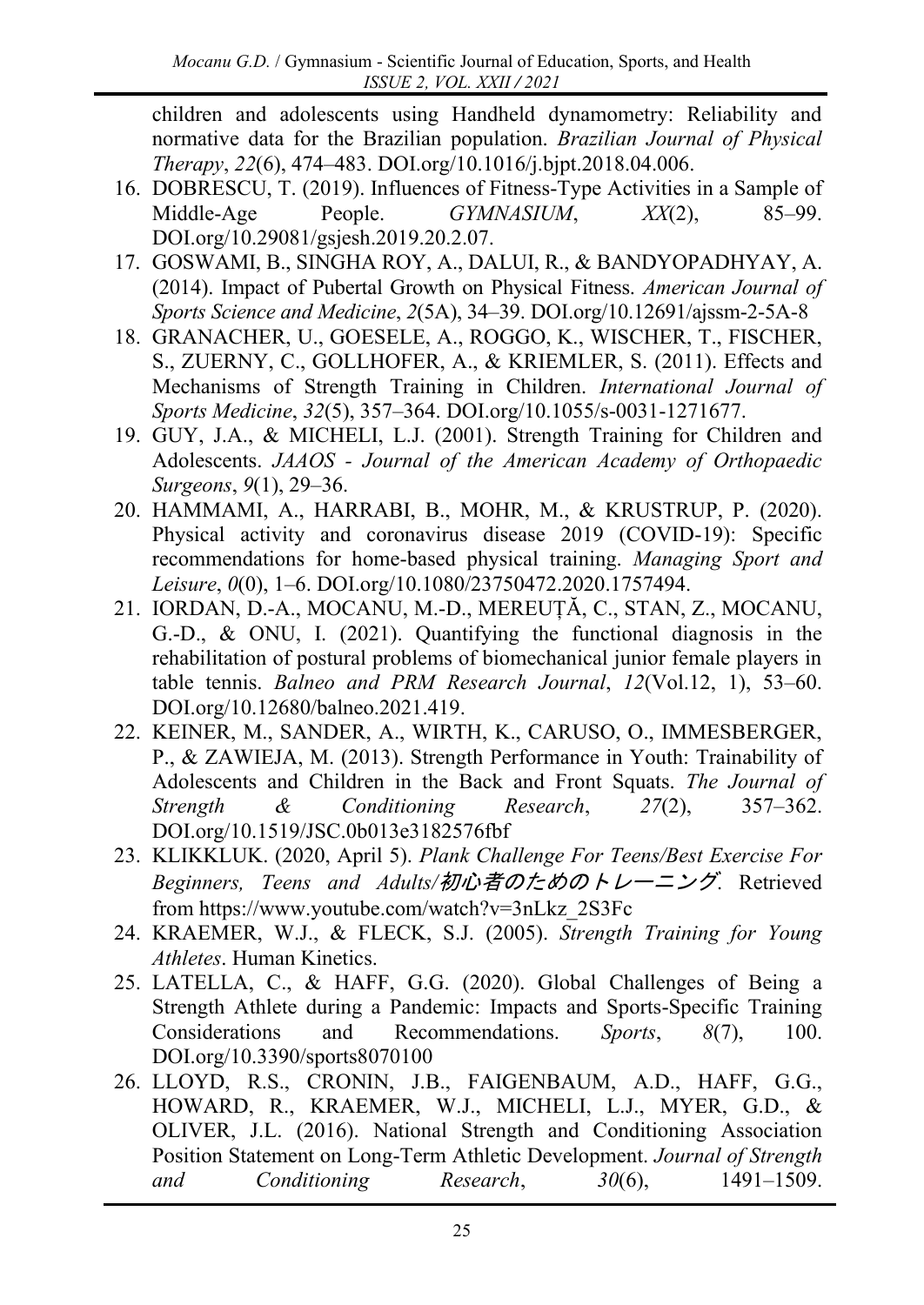DOI.org/10.1519/JSC.0000000000001387.

- 27. MEDEIROS, R.C. DA S.C. DE, SANTOS, I.K. DOS, MEDEIROS, J.A. DE, COBUCCI, R.N., SILVA, T.A. L. DA, ARAUJO, J. DE S., VARELA, P.W. DE A., CABRAL, B.G. DE A.T., & DANTAS, P.M.S. (2021). Home Physical Activity Programs for Children and Adolescents as a Healthy Strategy During Social Isolation Caused by COVID-19: Viewpoint. *International Journal of Cardiovascular Sciences*, *34*, 582–587. DOI.org/10.36660/ijcs.20200183.
- 28. MEGA PROTEINE. (2020, June 5). *Antrenament HIIT fete pentru spate & biceps | Ardere grasimi & Tonus muscular | Mega Proteine*. Retrieved from https://www.youtube.com/watch?v=onaZx\_UVuSE
- 29. MOCANU, G.D. (2015). *Teoria educaţiei fizice şi sportului*. Editura Fundației Universitare" Dunărea de Jos.
- 30. MOLINER-URDIALES, D., ORTEGA, F.B., VICENTE-RODRIGUEZ, G., REY-LOPEZ, J.P., GRACIA-MARCO, L., WIDHALM, K., SJÖSTRÖM, M., MORENO, L.A., CASTILLO, M.J., & RUIZ, J.R. (2010). Association of physical activity with muscular strength and fat-free mass in adolescents: The HELENA study. *European Journal of Applied Physiology*, *109*(6), 1119– 1127. DOI.org/10.1007/s00421-010-1457-z.
- 31. MORAN, J., SANDERCOCK, G., RAMIREZ-CAMPILLO, R., CLARK, C. C.T., FERNANDES, J.F.T., & DRURY, B. (2018). A Meta-Analysis of Resistance Training in Female Youth: Its Effect on Muscular Strength, and Shortcomings in the Literature. *Sports Medicine*, *48*(7), 1661–1671. DOI.org/10.1007/s40279-018-0914-4.
- 32. MORINA, B., MIFTARI, F., & BADAU, D. (2021). Fitness Level Differences between Students in Kosovo and Montenegro. *Education Sciences*, *11*(3), 140. DOI.org/10.3390/educsci11030140.
- 33. MURARIU, G. (2018). *Fizică statistică și computațională—Aspecte contemporane si aplicații*. Galați University Press.
- 34. MURARIU, G., & MUNTEANU, D. (2018). *Lucrări practice de identificare, modelare şi simulare a proceselor fizice*. Galați University Press.
- 35. NEU, C. M., RAUCH, F., RITTWEGER, J., MANZ, F., & SCHOENAU, E. (2002). Influence of puberty on muscle development at the forearm. *American Journal of Physiology-Endocrinology and Metabolism*, *283*(1), E103–E107. DOI.org/10.1152/ajpendo.00445.2001.
- 36. OPARIUC-DAN, C. (2011). *Statistică aplicată în științele socio-umane. Analiza asocierilor și a diferențelor statistice*. Constanța.
- 37. PARKER, D.F., ROUND, J.M., SACCO, P., & JONES, D.A. (1990). A cross-sectional survey of upper and lower limb strength in boys and girls during childhood and adolescence. *Annals of Human Biology*, *17*(3), 199– 211. DOI.org/10.1080/03014469000000962.
- 38. POPA, C., & POPA, P. (2021). PHYSICAL EDUCATION AND SPORT LESSON IN PRIMARY AND GYMNASIUM CYCLE IN THE ON-LINE ENVIRONMENT DURING THE COVID-19 PANDEMIC PERIOD. *Ovidius*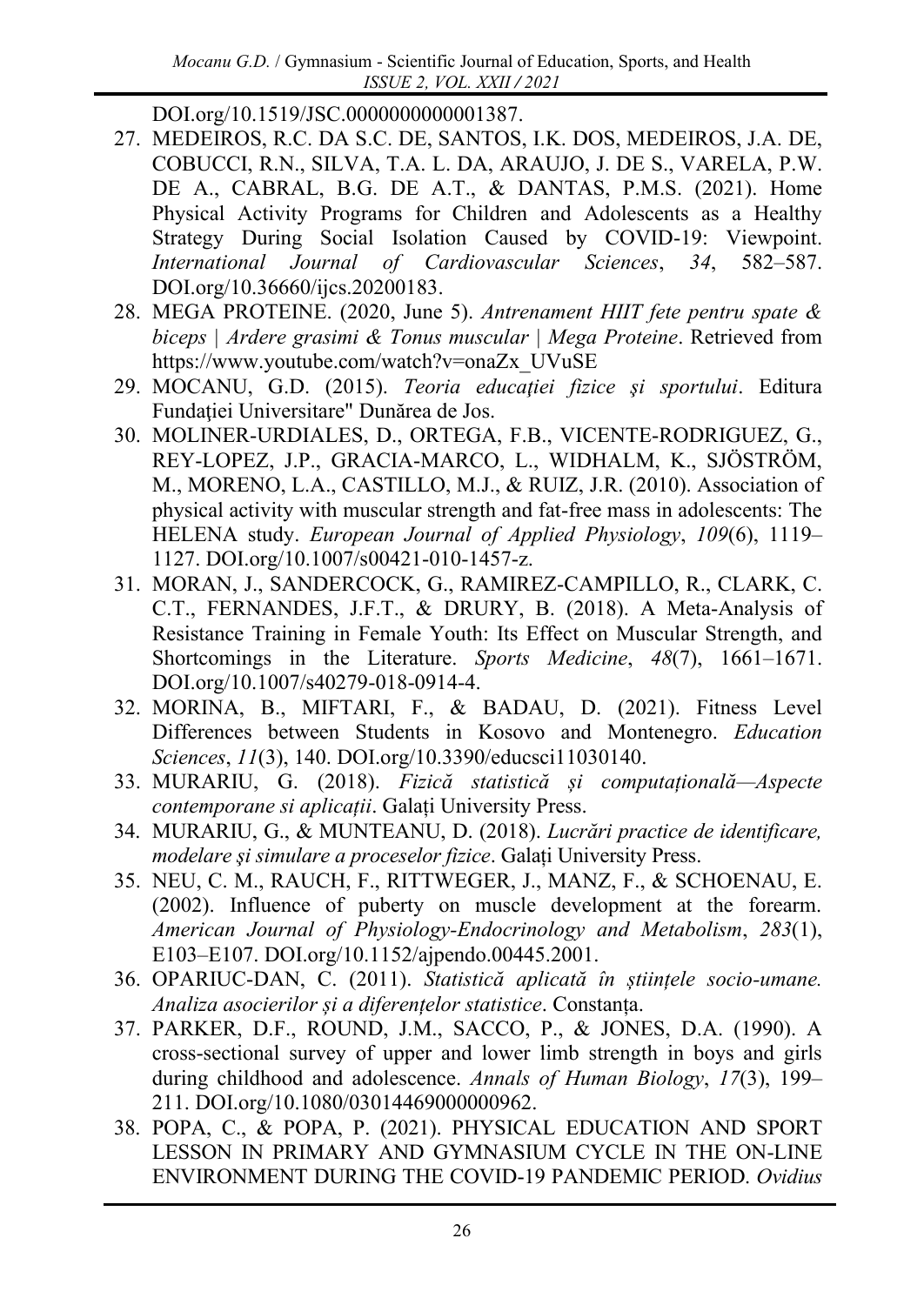*University Annals, Series Physical Education and Sport*, *Vol. XXI*(1), 5.

- 39. QUATMAN-YATES, C.C., MYER, G.D., FORD, K.R., & HEWETT, T.E. (2013). A Longitudinal Evaluation of Maturational Effects on Lower Extremity Strength in Female Adolescent Athletes. *Pediatric Physical Therapy: The Official Publication of the Section on Pediatrics of the American Physical Therapy Association*, *25*(3), 271–276. DOI.org/10.1097/PEP.0b013e31828e1e9d.
- 40. ROEMMICH, J.N., RICHMOND, E.J., & ROGOL, A.D. (2001). Consequences of sport training during puberty. *Journal of Endocrinological Investigation*, *24*(9), 708–715. DOI.org/10.1007/BF03343915.
- 41. ROGOL, A.D., ROEMMICH, J.N., & CLARK, P.A. (2002). Growth at puberty. *Journal of Adolescent Health*, *31*(6, Supplement), 192–200. DOI.org/10.1016/S1054-139X(02)00485-8.
- 42. ROUND, J.M., JONES, D.A., HONOUR, J.W., & NEVILL, A.M. (1999). Hormonal factors in the development of differences in strength between boys and girls during adolescence: A longitudinal study. *Annals of Human Biology*, *26*(1), 49–62. DOI.org/10.1080/030144699282976.
- 43. SANTOS, E.J.A.M., & JANEIRA, M.A.A.S. (2008). Effects of Complex Training on Explosive Strength in Adolescent Male Basketball Players. *The Journal of Strength & Conditioning Research*, *22*(3), 903–909. DOI.org/10.1519/JSC.0b013e31816a59f2.
- 44. SAVU, V.-C. (2019a). Influence of the Preparation Games on Increasing Efficiency in the Training of the School Representative Soccer Team. *GYMNASIUM*, *XIX*(1), 161–176. DOI.org/10.29081/gsjesh.2018.19.1.14.
- 45. SAVU, V.-C. (2019b). Study on the Optimization of Physical Training in Students who are Members of the University Representative Soccer Team. *GYMNASIUM*, *XIX*(1 Suppl), 56–72. DOI.org/10.29081/gsjesh.2018.19.1s.05
- 46. SEKULIC, D., BLAZEVIC, M., GILIC, B., KVESIC, I., & ZENIC, N. (2020). Prospective Analysis of Levels and Correlates of Physical Activity during COVID-19 Pandemic and Imposed Rules of Social Distancing; Gender Specific Study among Adolescents from Southern Croatia. *Sustainability*, *12*(10), 4072. DOI.org/10.3390/su12104072.
- 47. SMITH, J.J., EATHER, N., MORGAN, P.J., PLOTNIKOFF, R.C., FAIGENBAUM, A.D., & LUBANS, D.R. (2014). The Health Benefits of Muscular Fitness for Children and Adolescents: A Systematic Review and Meta-Analysis. *Sports Medicine*, *44*(9), 1209–1223. DOI.org/10.1007/s40279-014-0196-4.
- 48. TAYECH, A., MEJRI, M. A., MAKHLOUF, I., MATHLOUTHI, A., BEHM, D.G., & CHAOUACHI, A. (2020). Second Wave of COVID-19 Global Pandemic and Athletes' Confinement: Recommendations to Better Manage and Optimize the Modified Lifestyle. *International Journal of Environmental Research and Public Health*, *17*(22), 8385. DOI.org/10.3390/ijerph17228385.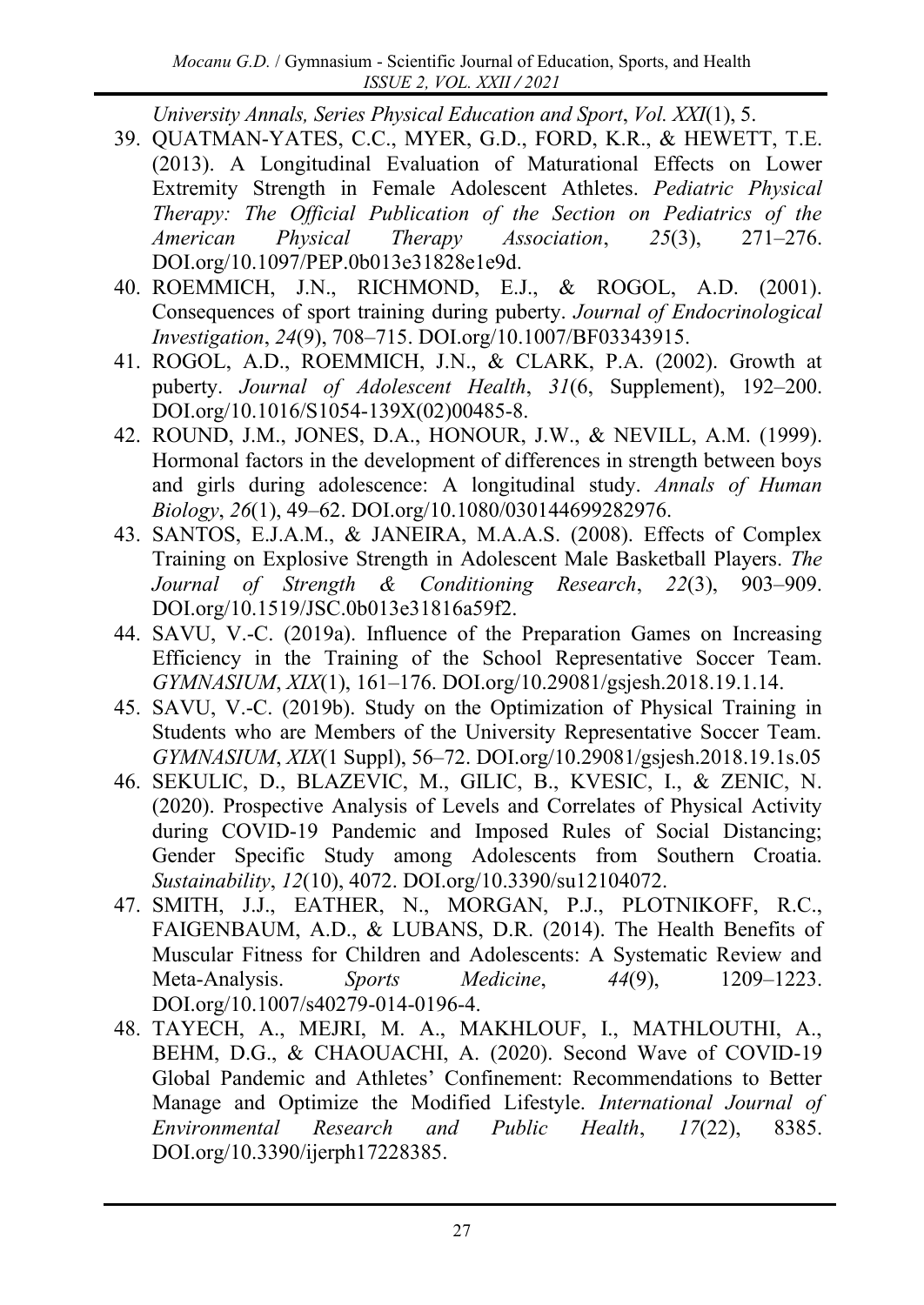# **Dezvoltarea Forței Musculare în Contextul Pandemiei de Covid 19 Pentru Elevii de Gimnaziu**

Mocanu George Dănuț <sup>1</sup> *1, Universitatea "Dunărea de Jos", str. Gării nr. 63-65, Galați 800003, România*

**Cuvinte cheie:** *elevi, pubertate, pandemie, adaptare, forță, circuit training*

#### **Rezumat**

Studiul desfășurat abordează problematica dezvoltării forței musculare în contextul problematic generat de pandemia Covid 19, pentru elevii clasei a 8-a din gimnaziu. Programul experimental a fost implementat în perioada 20 noiembrie 2020 - 15 martie 2021, combinând activitățile online cu varianta lecțiilor desfășurate la școală. Lotul studiat (11 fete și 10 băieți) a parcurs variantele de structuri planificate de educare a forței pentru principalele grupe musculare, care au fost completate cu diferite programe selectate de pe platforma Youtube. Rezultatele confirmă integral ipoteza de lucru formulată pentru lotul de fete (P<0.05 și efect size/d>0.8), dar în cazul băieților sunt semnalate îmbunătățiri semnificative ale performanțelor doar pentru 3 din cele 6 teste aplicate. Rezultatele obținute trebuie analizate cu rezervă, izolarea la domiciliu afectând potențialul motric al elevilor, dar faptul că sunt obținute totuși progrese semnificative indică posibilitatea de parcurgere a conținuturilor programei școlare la acest context nedorit.

### **1. Introducere**

Dezvoltarea forței musculare la copii și adolescenți este un proces ce presupune identificarea caracteristicilor morfo-funcționale și psihice personale, conceperea și adaptarea unor programe individualizate, crearea unor medii sigure de antrenare, adaptarea unei tehnici corecte de execuție, selectarea celor mai eficiente exerciții pentru zonele corpului vizate (Kraemer & Fleck, 2005). Necesitatea ca tinerii să beneficieze de programe de pregătire fizică corelate cu nevoile personale și care să asigure un mediu atractiv și distractiv este subliniată de Lloyd et al., (2016), accidentările survenind din planificarea eronată a unor intensități și volume de efort exagerate. Etapa pubertară este dinamică sub aspectul modificărilor morfologice ale corpului (mărime, formă și compoziție), fiind caracterizată de dimorfism sexual (Rogol et al., 2002).

Efectul benefic al antrenamentului de forță pentru copii și adolescenți (bazat pe sărituri, alergări și aruncări) în creșterea performanțelor motrice este subliniat de Behringer et al., (2011). Preadolescența este o etapă importantă pentru implementarea programelor de dezvoltare a forței, pentru echilibrarea grupelor musculare de la nivelul coapsei (hamstrings și qadriceps), în vederea prevenirii leziunilor patelare și de ligamente încrucișate (Quatman-Yates et al., 2013). Beneficiile fitness-ului muscular pentru tineri sunt identificate de Smith et al., (2014), care fac referire la scăderi ale țesutului adipos, la diminuarea factorilor de risc metabolic, incidență redusă a bolilor cardio-vasculare, asigurarea sănătății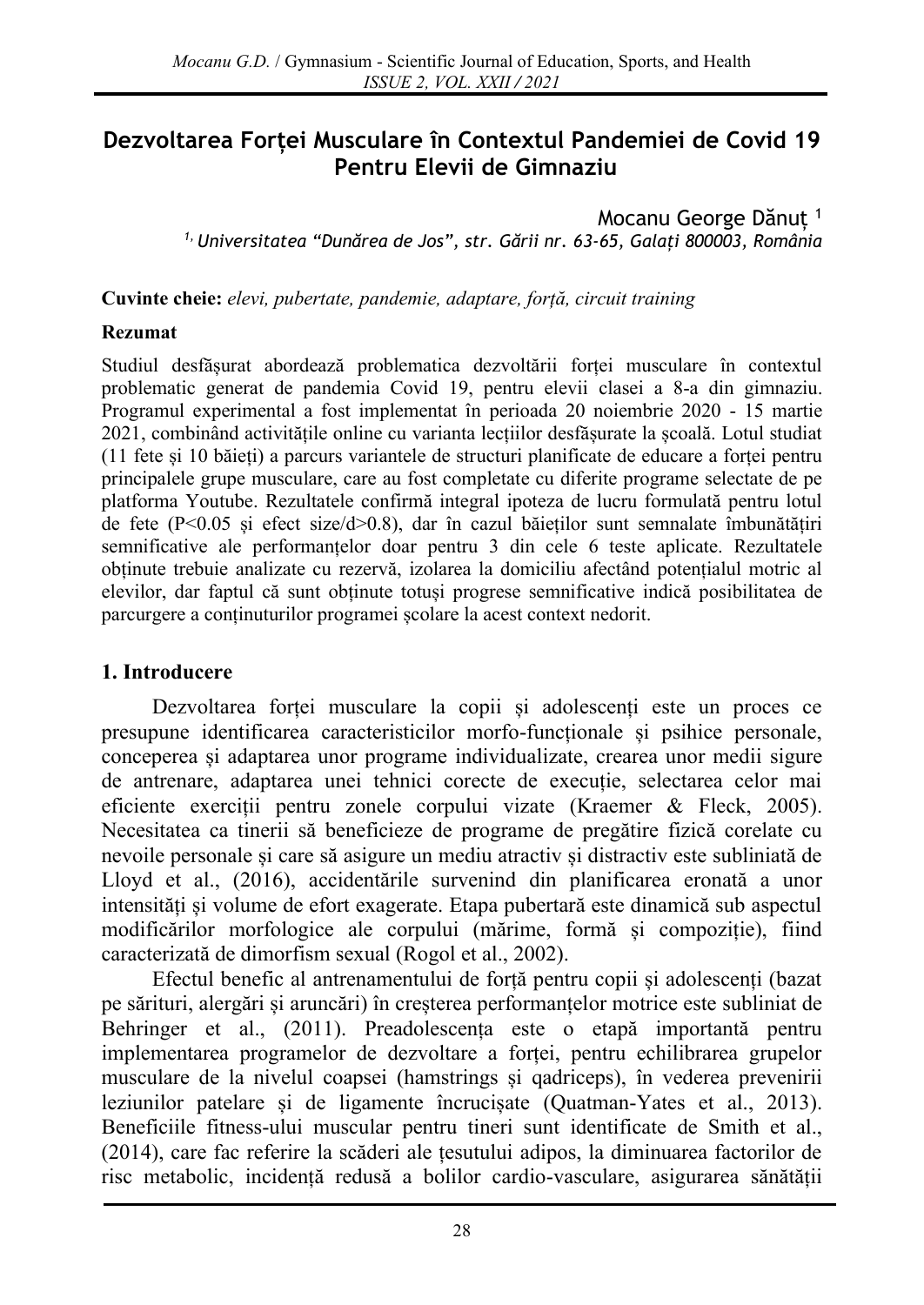osoase, creșterea stimei de sine etc. Forța musculară este o aptitudine de bază ce condiționează calitatea pregătirii fizice, ea fiind importantă în activități motrice diversificate: educație fizică, antrenament sportiv, loisir, kinetoterapie, competiție (Dobrescu, 2019; Iordan et al., 2021; Morina et al., 2021; Savu, 2019a, 2019b)

Pe parcursul pandemiei au fost identificate tulburările care sunt comune sportivilor și persoanelor care au un regim activ de viață, cu modificarea radicală a stilului de viață: dificultatea desfășurării antrenamentelor de rutină, tulburări de somn, afectarea condiției fizice, concentrare mentală deficitară, stări depresive (Tayech et al., 2020). Creșterea sedentarismului – ca urmare a măsurilor de izolare generate de pandemia Covid 19 – are o serie de efecte negative, ca diminuarea condiției fizice și probleme asociate stării de sănătate. Recomandările practice pentru ameliorarea acestor probleme se referă la: folosirea programelor personalizate de exerciții fizice (accesibile ușor prin intermediul internetului), eforturi outdoor cu intensitate ușoară și moderată, tehnici de relaxare pentru reducerea nivelului de stres (Bentlage et al., 2020).

Scăderea nivelului de activitate fizică pentru adolescenții croați în pandemie este evidențiată de (Sekulic et al., 2020). Studiul său pe un lot de 388 subiecți (x=16,4 ani) semnalează faptul că băieții sunt mai afectați și nu mai pot participa la activități sportive preferate, organizate în cluburi și centre de fitness. Cercetarea lui (Altintaş & Aşçi, 2008) pe copiii puberi (X=13.10 ani) demonstrează că subiecții activi fizic au scoruri mai mari ale stimei de sine față de cei sedentari, cu valori semnificativ mai bune pentru băieți (atractivitate corporală, forță fizică, condiție fizică).

Câștigurile de forță ca urmare a planificării antrenamentelor sunt reversibile, ele se pierd dacă stimulii nu mai sunt aplicați. Factorii care condiționează condiționează manifestarea și dezvoltarea puterii (FxV) și a forței din copilărie până la vârsta maturității sunt diverși: componenta genetică, tipul constituțrional, secreția hormonală, tipologia stimulilor etc., conform (Beunen & Thomis, 2000; Mocanu, 2015). Particularitățile perioadei pubertare pe plan somatic, psihic și motric sunt analizate de Goswami et al., (2014), care explică prin factorul hormonal influențele și acumulările pe plan somatic și asupra componentelor fitnessului (forța musculară, compoziția corporală, funcția cardiacă, dezvoltarea sistemului osos). Pe lângă acești factori, un rol important îl are și calitatea nutriției, iar cheltuielile energetice asociate efortului fizic influențează și ele creșterea, prezența sau lipsa țesutului adipos (Roemmich et al., 2001).

Valorile crescute ale forței în faza post-pubertară sunt explicate prin influența factorului hormonal și de Parker et al., (1990). Importanța factorului neuronal, ca bază a câștigurilor de forță la copii este analizată de Granacher et al., (2011), care concluzionează că acesta este mai important chiar decât hipertrofia musculară la nivelul membrelor inferioare. Idea este susținută și de Guy & Micheli, (2001), pentru care câștigurile de forță ca urmare a planificării antrenamentelor sunt reversibile, ele se pierd dacă stimulii nu mai sunt aplicați, iar valorile superioare ale forței nu sunt pentru copii un efect al hipertrofiei, ci mai degrabă un rezultat al unei corecte relații între volumul și intensitatea exerciților și a unor bune coordonări musculare. Autorii atrag atenția asupra pericolelor (accidentări) generate de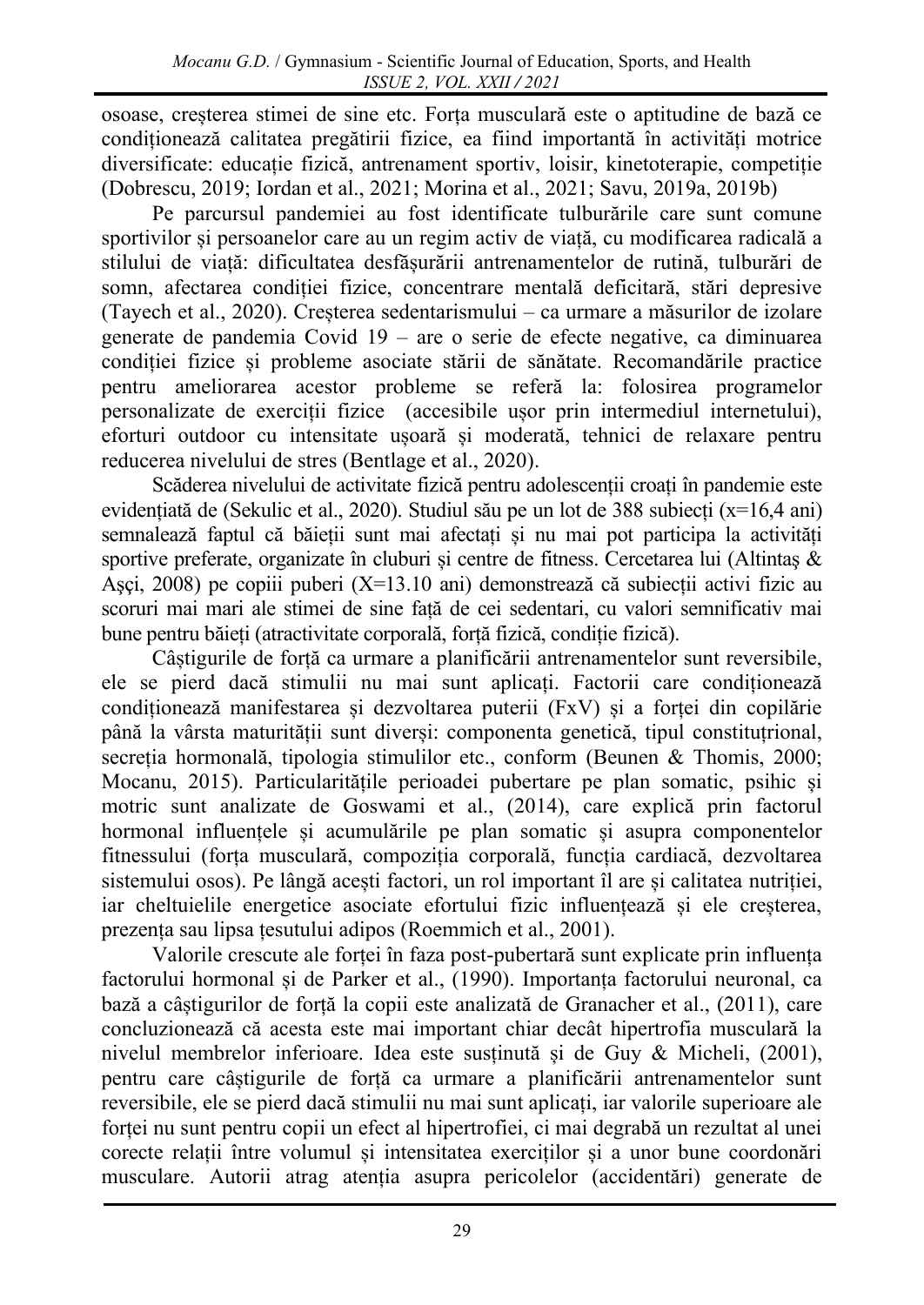antrenamentele nesupravegheate și de folosirea încărcăturilor ridicate (maximal loading) la pubertate.

Pentru tinerii băieți înotători sunt semnalate mai multe trepte cronologice de dezvoltare pubertară, cu nivel diferit de dezvoltare a masei musculare și a forței musculare (Costa et al., 2021). Studiul lui (Neu et al., 2002) identifică valori echilibrate în privința forței de prindere/apucare a antebrațului, care crește în perioada 6-20 ani fără diferențe între sexe, dar forța izometrică maximă a musculaturii antebrațului crește odată cu suprafața transversală a musculaturii, fiind mai mare la băieți. Valoarea forței de prindere (grip strength) este un predictor al forței musculare totale la tinerii olandezi (384 cazuri cu vârsta între 8-20 ani), prin analiza forței principalelor grupe musculare), fiind semnalate asocieri puternice ale forței de prindere cu forța maximă totală.

## **2. Materiale și metode**

*Scopul cercetării* îl constituie determinarea și aplicarea celor mai eficiente structuri și circuite de dezvoltare a forței în regim combinat (activități didactice clasice și activități online) pentru elevii ultimei trepte gimnaziale, în contextul pandemiei de Covid 19.

*Ipotezele cercetării*.

H0 (Ipoteza nulă): Nu există o diferență semnificativă între valorile medii ale performanțelor inițiale și finale ale testelor de evaluare a forței, indiferent de gen.

H1 (Ipoteza de lucru): Aplicarea programei experimentale va genera diferențe semnificative între mediile aferente testelor de forță la testările inițiale și finale, atât pentru fete, cât și pentru băieți.

*Metodele de cercetare* folosite au fost: analiza literaturii științifice de specialitate, metoda măsurătorilor și testărilor, experimentul constatativ, analiza statistico -matematică, reprezentarea grafică și tabelară.

*Organizarea cercetării:* 

Studiul a fost desfășurat pe parcursul anului școlar 2020-2021, la Colegiul Național Costache Negri din Galați, în plină perioadă de interdicții generate de efectele pandemiei de Covid 19, care s-au resimțit și în modul de desfășurare a activităților didactice asociate disciplinei ed. fizică. Intervalul planificat temelor de forță și implementării programei experimentale a fost între 20 noiembrie-15 martie (activitate online în semestrul 1 și clasică/face to face în semestrul 2), testările inițiale fiind susținute în săptămâna 16-20 noiembrie 2020, iar cele finale în săptămâna 15-19 martie 2021. Lotul cercetat a fost format din 21 elevi (10 băieți și 11 fete) cu vârsta medie de 13,6±0,52 ani. Au fost utilizate următoarele 6 teste de evaluare a forței, conform Sistemului Național Școlar de Evaluare la disciplina educație fizică, pentru principalele grupe musculare: flotări clasice pentru băieți și cu sprijin pe palme și genunchi pentru fete, tracțiuni la bară fixă din atârnat pentru băieți și tracțiuni pe banca de gimnastică pentru fete, ridicarea picioarelor din culcat dorsal, ridicarea trunchiului din culcat dorsal, ridicarea trunchiului din culcat facial, sărituri peste banca de gimnastică.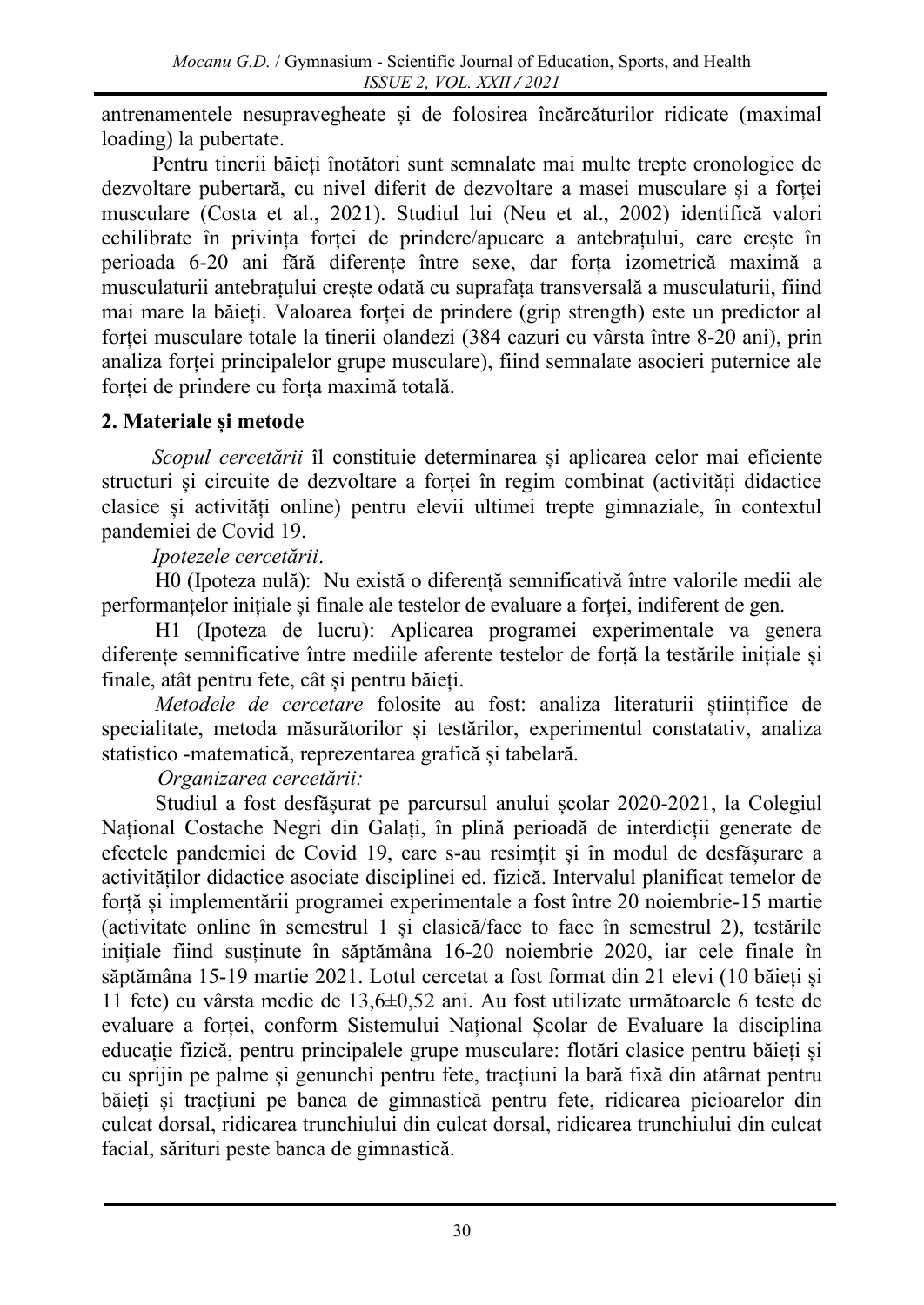Programul experimental s-a axat pe combinarea structurilor clasice de circuite furnizate elevilor în perioada de izolare, pentru aplicarea în cadrul orelor online, dar și pe o serie de variante atractive selectate de pe platforma Youtube, care au generat o implicare superioară a elevilor în lecții, conform KlikKluK, (2020); Mega Proteine, (2020). Pentru activitățile din școală este prezentată aleatoriu o variantă de circuit, pentru a exemplifica exercițiile de bază care au fost utilizate.

# *Variantă de Circuit din 6 stații/exerciții (30" lucru - 20" pauză)*

1. Stând cu fața la capătul băncii de gimnastică înclinate la scara fixă cu celălalt picior, târâre cu tracțiuni pe bancă și revenire.

2. Atârnat la scara fixă cu o minge medicinală ținută între glezne, ridicarea genunchilor la piept.

3. Stând cu fața la scara fixă, banda elastică prinsă pe o șipcă superioară, brațele îndoite, întinderea brațelor opunând rezistență.

4. Stând depărtat cu haltera (5kg) sau doar cu bara pe umeri, mâinile cu priză inversă pe bară, întinderea și ridicarea brațelor sus.

5. Stând cu 2 gantere sau sticle umplute cu nisip (1-3 kg) în mâini, ridicarea brațelor sus și coborârea lor.

6. Culcat facial, genunchii îndoiți la  $90^0$ , brațele sus îndoite apucat de o bandă elastică petrecută peste glezne, întinderea și îndoirea brațelor.

*Calculul statistic* a fost realizat utilizând programului S.P.S.S. vers. 24, pentru determinarea indicatorilor tendinței centrale, a testării curbei de normalitate de datelor, semnificației diferențelor dintre medii și calcul effect size Cohen's d., conform (Ababei, 2006; Murariu, 2018; Murariu & Munteanu, 2018; Opariuc-Dan, 2011). Figurile au fost realizate cu editorul de grafice Microsoft Word, facilitând comparații între variațiile valorilor medii ale testărilor inițiale și finale pentru fiecare gen, dar și dinamica rezultatelor individuale la anumite teste.

# **3. Rezultate și discuții**

Analiza testului testul Shapiro Wilk indică o distribuție normală a rezultatelor pentru majoritatea probelor de evaluare, ceea ce a permis aplicarea testelor parametrice, chiar dacă numărul de subiecți din ambele loturi este redus. Datele rezultate în urma prelucrării statistice sunt sintetizate diferențiat pe genuri, în tabelele 1 și 2. În cazul băieților sunt obținute valori semnificative statistic (P<0.05) la jumătate din probele de control flotări, extensii și sărituri la banca de gimnastică. Pentru ridicarea trunchiului din culcat facial nu există și valori superioare ale effect size care să confirme efectul puternic al mijloacelor propuse). Pentru testele de tracțiuni la bară fixă, ridicarea trunchiului din culcat dorsal și ridicarea picioarelor din culcat dorsal nu sunt semnalate diferențe semnificative (P>0.05), dublate de valori ale effect size ce indică o influență moderată a programei aplicate. Băieții nu progresează semnificativ pentru performanțele legate de forța bicepsului brahial și a musculaturii abdominale.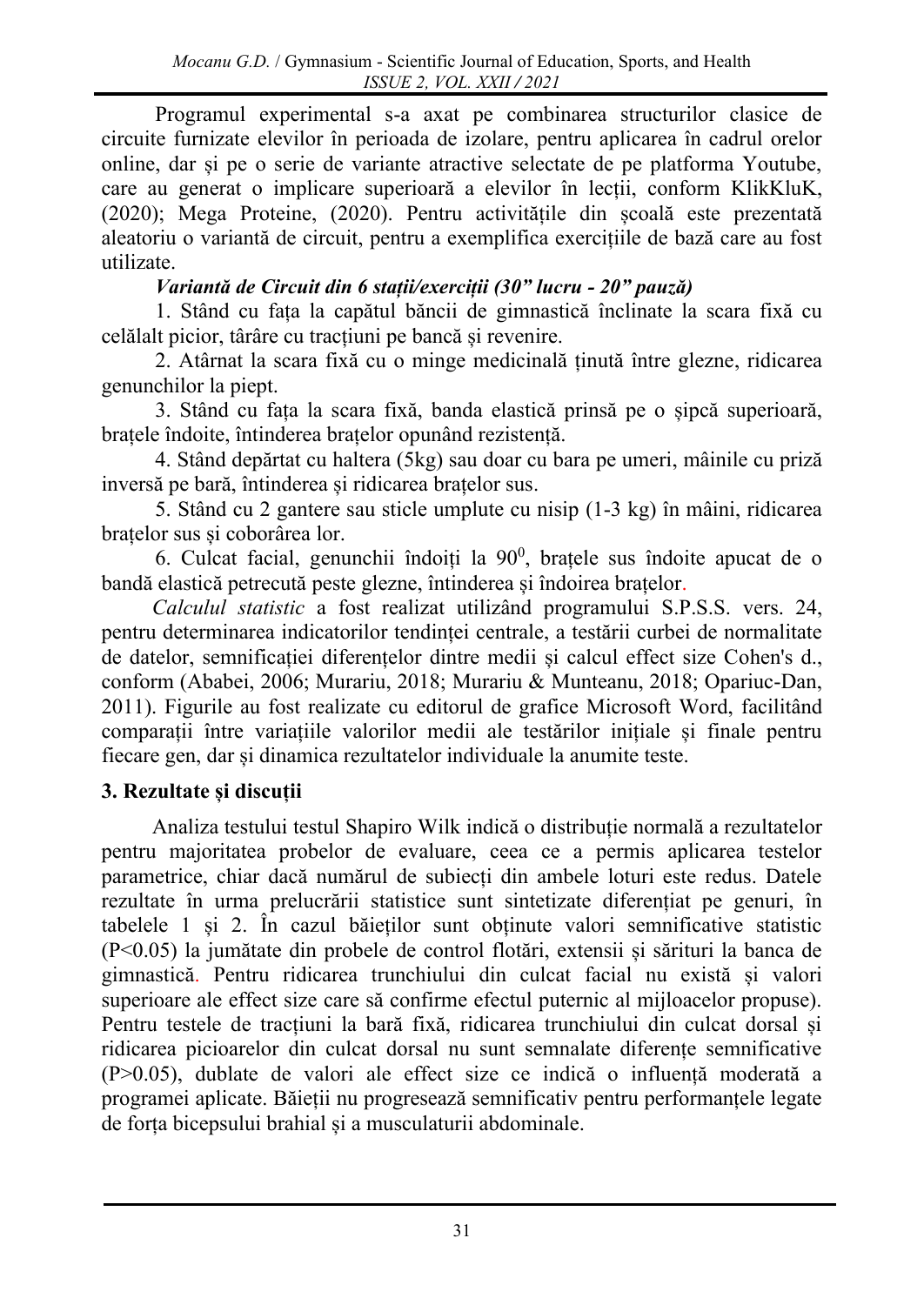| <b>Indicator</b>  | <b>Test</b> | Mean    | Std.<br><b>Deviation</b> | Std.<br>Error<br>Mean | Mean<br>difference | t<br><b>Student</b><br>test | Sig. | d/<br><b>Size</b><br>effect |
|-------------------|-------------|---------|--------------------------|-----------------------|--------------------|-----------------------------|------|-----------------------------|
|                   | T.i         | 11.4000 | 2.63312                  | .83267                | $-1.00000$         | $-2.739$                    | .023 | .866                        |
| Flotări           | T.f         | 12.4000 | 2.27058                  | .71802                |                    |                             |      |                             |
| Tracțiuni         | T.i         | 8.0000  | 2.10819                  | .66667                | $-1.00000$         | $-2.236$                    | .052 | .707                        |
|                   | T.f         | 9.0000  | 1.69967                  | .53748                |                    |                             |      |                             |
| Ridicare trunchi  | T.i         | 19.6000 | 4.08792                  | 1.29271               | $-2.60000$         | $-2.177$                    | .057 | .688                        |
| culcat dorsal     | T.f         | 22.2000 | 4.15799                  | 1.31487               |                    |                             |      |                             |
| Ridicare picioare | T.i         | 14.0000 | 3.94405                  | 1.24722               | $-1.30000$         | $-2.248$                    | .051 | .710                        |
| culcat dorsal     | T.f         | 15.3000 | 3.62246                  | 1.14552               |                    |                             |      |                             |
| Ridicare trunchi  | T.i         | 22.2000 | 2.89828                  | .91652                | $-2.20000$         | $-2.400$                    | .040 | .759                        |
| culcat facial     | T.f         | 24.4000 | 2.45855                  | .77746                |                    |                             |      |                             |
| Sărituri banca    | T.i         | 13.0000 | 3.29983                  | 1.04350               | $-3.60000$         | $-5.014$                    | .001 | 1.600                       |
| gimnastica        | T.f         | 16.6000 | 1.34990                  | .42687                |                    |                             |      |                             |

**Table 1.** *Rezultate teste forță băieți (N=10)*



**Figura 1.** *Valorile medii ale testărilor inițiale și finale pentru lotul de băieți (N=10)*

Pentru lotul de fete sunt înregistrate însă diferențe și implicit progrese semnificative pentru întreaga baterie de teste(P<0.05), susținute de valori ale effect size (d>0,8), ceea ce demonstrează efecte foarte puternice ale exercițiilor și structurilor propuse, cu excepția testului Ridicarea picioarelor din culcat dorsal, unde  $d=0,711$ , valoare $\leq 0.8$ .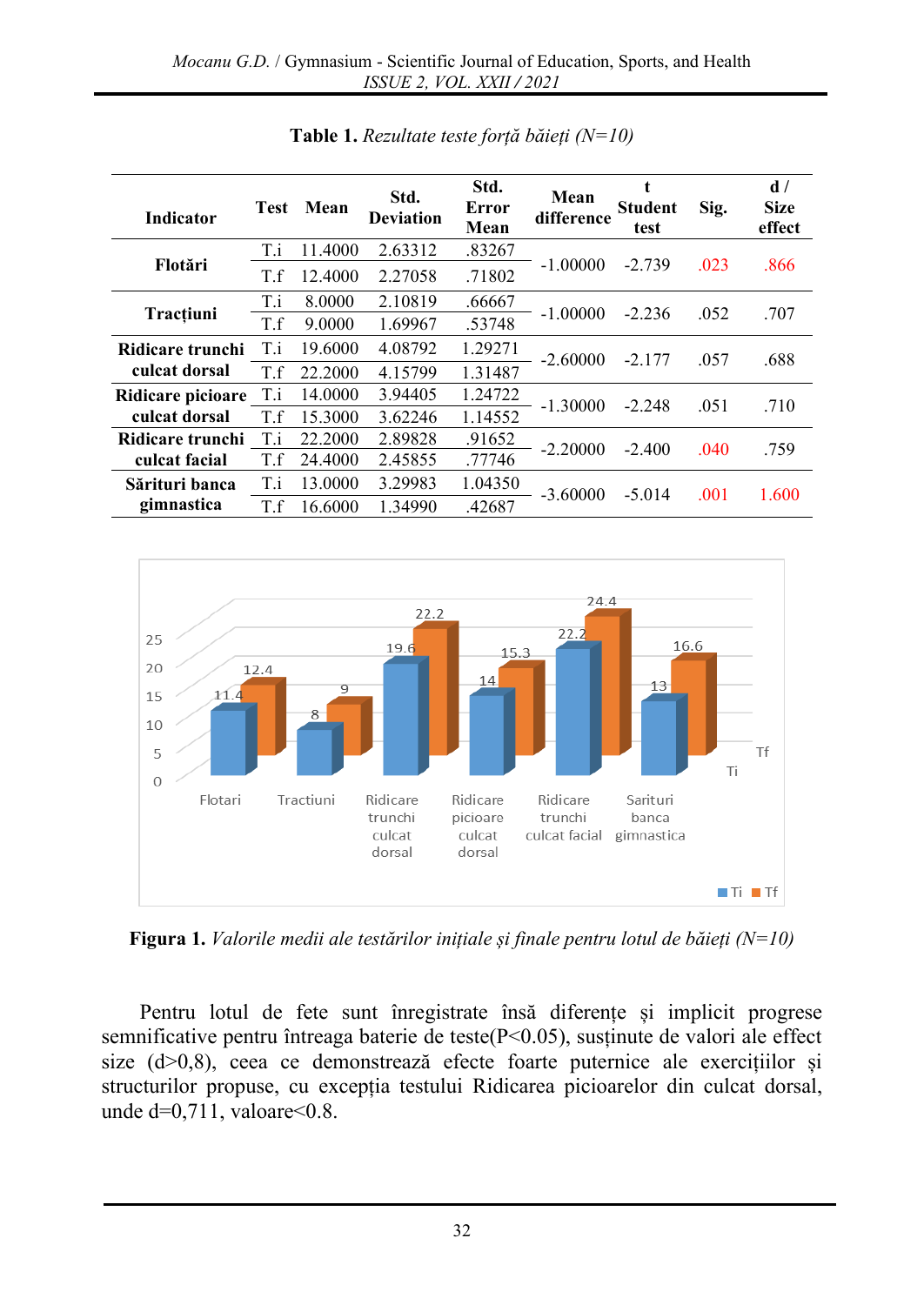| <b>Indicator</b>  | <b>Test</b> | Mean    | Std.<br><b>Deviation</b> | Std.<br>Error<br>Mean | Mean<br>difference | <b>Student</b><br>test | Sig. | d/<br><b>Size</b><br>effect |
|-------------------|-------------|---------|--------------------------|-----------------------|--------------------|------------------------|------|-----------------------------|
| Flotări           | T.i         | 6.9091  | 3.14498                  | .94825                | $-2.72727$         | $-5.042$               | .001 | 1.520                       |
|                   | T.f         | 9.6364  | 2.37793                  | .71697                |                    |                        |      |                             |
| Tracțiuni         | T.i         | 5.4545  | 1.96792                  | .59335                | $-.90909$          | $-3.194$               | .010 | .963                        |
|                   | T.f         | 6.3636  | 1.74773                  | .52696                |                    |                        |      |                             |
| Ridicare trunchi  | T.i         | 17.6364 | 4.45584                  | 1.34349               | $-2.18182$         | $-3.464$               | .006 | 1.044                       |
| culcat dorsal     | T.f         | 19.8182 | 3.84235                  | 1.15851               |                    |                        |      |                             |
| Ridicare picioare | T.i         | 10.3636 | 4.67488                  | 1.40953               | $-1.18182$         | $-2.358$               | .040 | .711                        |
| culcat dorsal     | T.f         | 11.5455 | 4.56867                  | 1.37751               |                    |                        |      |                             |
| Ridicare trunchi  | T.i         | 20.1818 | 2.96034                  | .89258                | $-1.63636$         | $-3.008$               | .013 | .907                        |
| culcat facial     | T.f         | 21.8182 | 3.12468                  | .94213                |                    |                        |      |                             |
| Sărituri banca    | T.i         | 11.6364 | 3.44304                  | 1.03812               | $-1.36364$         | -2.887                 | .016 | .870                        |
| gimnastica        | T.f         | 13.0000 | 3.37639                  | 1.01802               |                    |                        |      |                             |

**Table 2**. *Rezultate teste forță fete (N=11)*



**Figura 2**. *Valorile medii ale testărilor inițiale și finale pentru lotul de fete (N=11)*

Chiar dacă datele medii obținute semnalează progrese semnificative în majoritatea cazurilor pentru lotul de fete, acestea trebuie interpretate și observând progresul individual, existând teste la care jumătate dintre elevi doar stagnează (își mențin nivelul de pregătire), figurile 3 și 4 surprinzând aceste situații, în 2 probe diferite, diferențiate pe sexe (tracțiuni la bară pentru băieți și sărituri la banca de gimnastică pentru fete).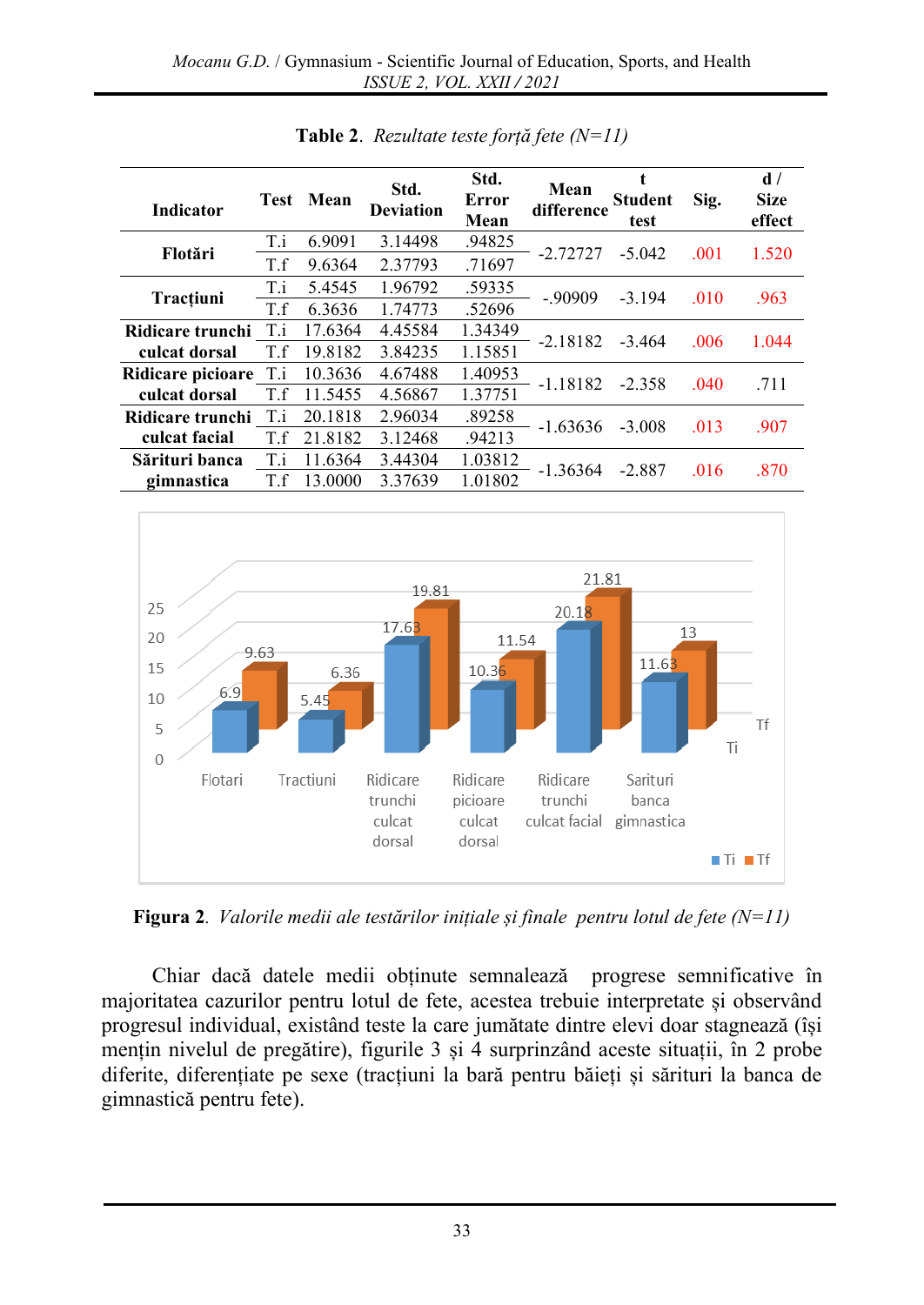*Mocanu G.D.* / Gymnasium - Scientific Journal of Education, Sports, and Health *ISSUE 2, VOL. XXII / 2021*



**Figura 3.** *Rezultate individuale băieți - tracțiuni la bara fixă*



**Figura 4.** *Rezultate individuale fete – Sărituri la banca de gimnastică*

## *Discuții*

Studiile referitoare la metodologia dezvoltării forței la pubertate sau legate de problematica planificării activităților fizice în pandemie și adaptarea procesului educațional în acest context sunt numeroase.

Predarea lecțiilor de educație fizică în online pentru ciclurile primar și gimnazial a presupus folosirea platformelor ZOOM, MEET, SKYPE etc., cu adaptarea conținuturilor la particularitățile desfășurării la interior, în spații improvizate. Durata lecției se recomandă a fi limitată la 30 min. (pentru evitarea expunerii exagerate la ecran), exercițiile propuse trebuie să fie atractive, iar prezența elevilor acasă impune măsuri de aerisire și igienizare a spațiilor și echipamentului (Popa & Popa, 2021).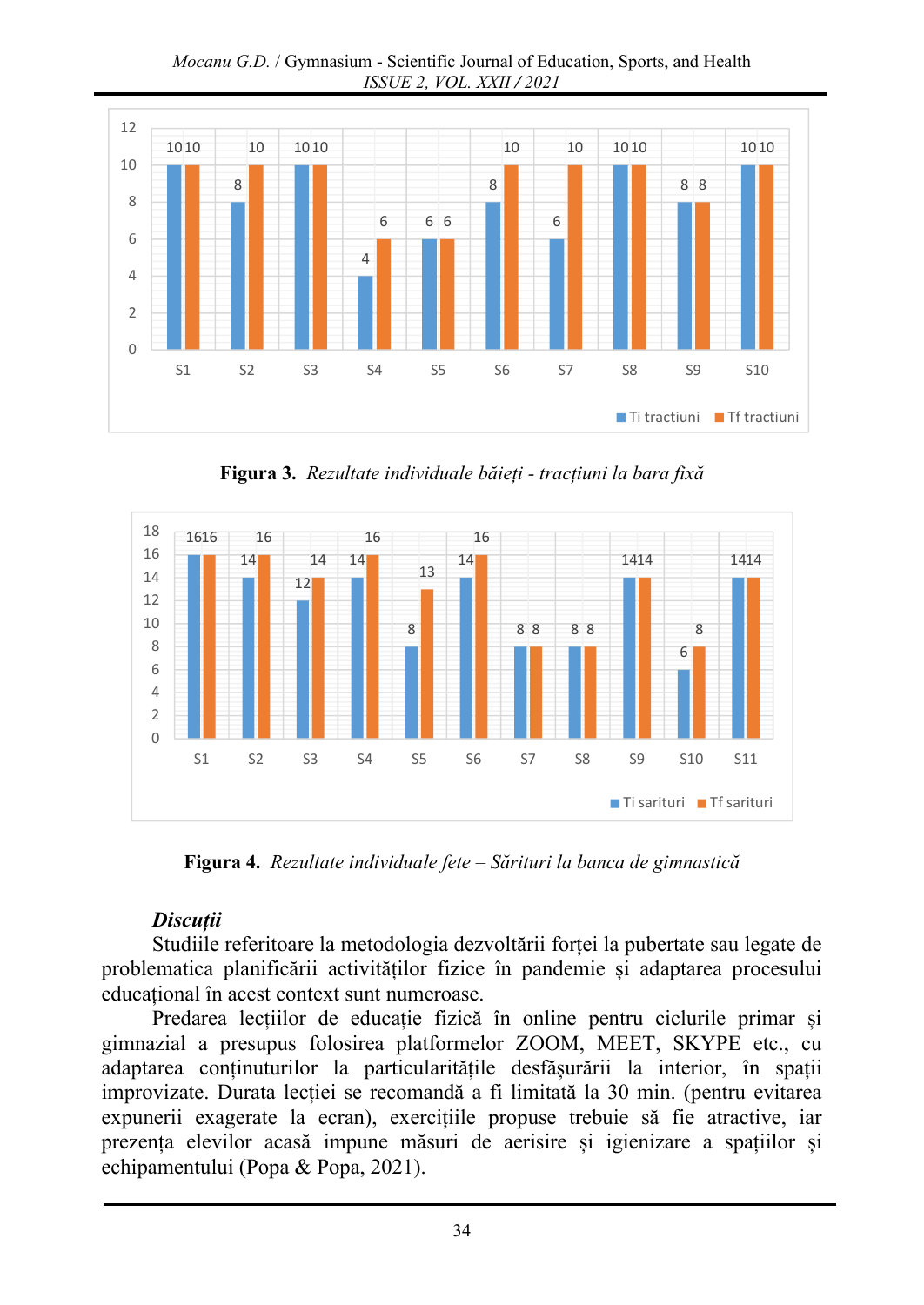Efectul carantinei forțate la domiciliu a generat o creștere a incidenței supraponderalilor și a celor care suferă de diferite probleme fizice, conform unui studiu realizat pe populația din Iran în intervalul februarie-octombrie 2020. Se remarcă totuși o creștere a interesului și preocupărilor populației pentru exercițiile fizice, aspect confirmat de numărul în creștere al căutărilor pe Google, referitoare la termenii asociați activităților fizice, față de perioada ante-pandemie (Bagherian et al., 2021).

Promovarea unei rutine de condiționare fizică la domiciliu, pentru ca cei implicați în activități motrice (sportivii în special) să poată reveni la rapid la starea de normalitate, după încheierea pandemiei și izolării este susținută de Andreato et al., (2020). Sănătatea mentală și obiceiurile alimentare corecte sunt importante pentru menținerea nivelului de forță și a unei bune condiții fizice, în vederea readaptării ulterioare.

Izolarea la domiciliu a generat probleme psihice (anxietate, depresie, mărirea nivelului de stres), dublate de scăderea volumului de efort fizic. Sunt propuse exerciții la domiciliu (Yoga, dans, aerobic) cu cel puțin 150 min. de intensitate moderată și 75 min. de intensitate ridicată pentru adulți, fracționate în 5-7 ședințe săptămânal. Activitățile pentru copii și adolescenți pot fi reduse cu 30% (jocuri recreative și active în casă sau outdoor), fiind recomandată individualizarea efortului, cu monitorizarea acestuia prin intermediul aplicațiilor telefonice și a senzorilor (Chtourou et al., 2020).

Alți autori propun activități fizice în pandemie axate pe exerciții calistenice (cu încărcătura propriului corp), dans aerobic, exerciții cu intensitate la bicicletă staționară sau la ergometre de canotaj, stretching și jocuri dinamice etc., toate însoțite de o dietă sănătoasă, pentru a crește imunitatea și a ameliora nivelul de stres (Hammami et al., 2020).

O variantă utilă de înlocuire a activităților fizice de grup și a jocurilor sportive în școală (ca efect al măsurilor anti-pandemie) este programul de exerciții CrossFit (Cataldi et al., 2021). Aplicarea sa timp de 8 săptămâni pe un lot de tineri din Italia a condus la îmbunătățirea rezultatelor pentru o serie de teste fitness: genuflexiuni, flotări, fandări, accelerări/sprint pe 20m.

Programele de activități fizice la domiciliu sunt orientate prioritar către structuri bazate pe exerciții rezistive, de tonifiere a grupelor musculare, variante de aerobic, dans, cu schimbarea programelor pentru a evita plafonarea, conform Medeiros et al., (2021). Implicarea părinților este importantă, evitând astfel forme de activitate pasivă întâlnite des în carantină, fiind recomandate și jocurile online cu rezolvare de sarcini, iar recomandările Organizației Mondiale a Sănătății (WOH), de cel puțin 60 min. de exerciții cu intensitate moderată și viguroasă pentru copiii și adolescenții de 5-17 ani trebuie atinse.

În pandemie, problemele cu care se confruntă sportivii unde forța musculară este dominantă (Haltere și Power Lifting) sunt semnalate de Latella & Haff, (2020), care constată pierderi de masă musculară, forță și putere. Această perioadă poate fi valorificată prin preocupări legate de îmbunătățirea calității tehnicii mișcărilor și a mobilității articulare, depășirea accidentărilor, pregătire psihologică, iar pierderile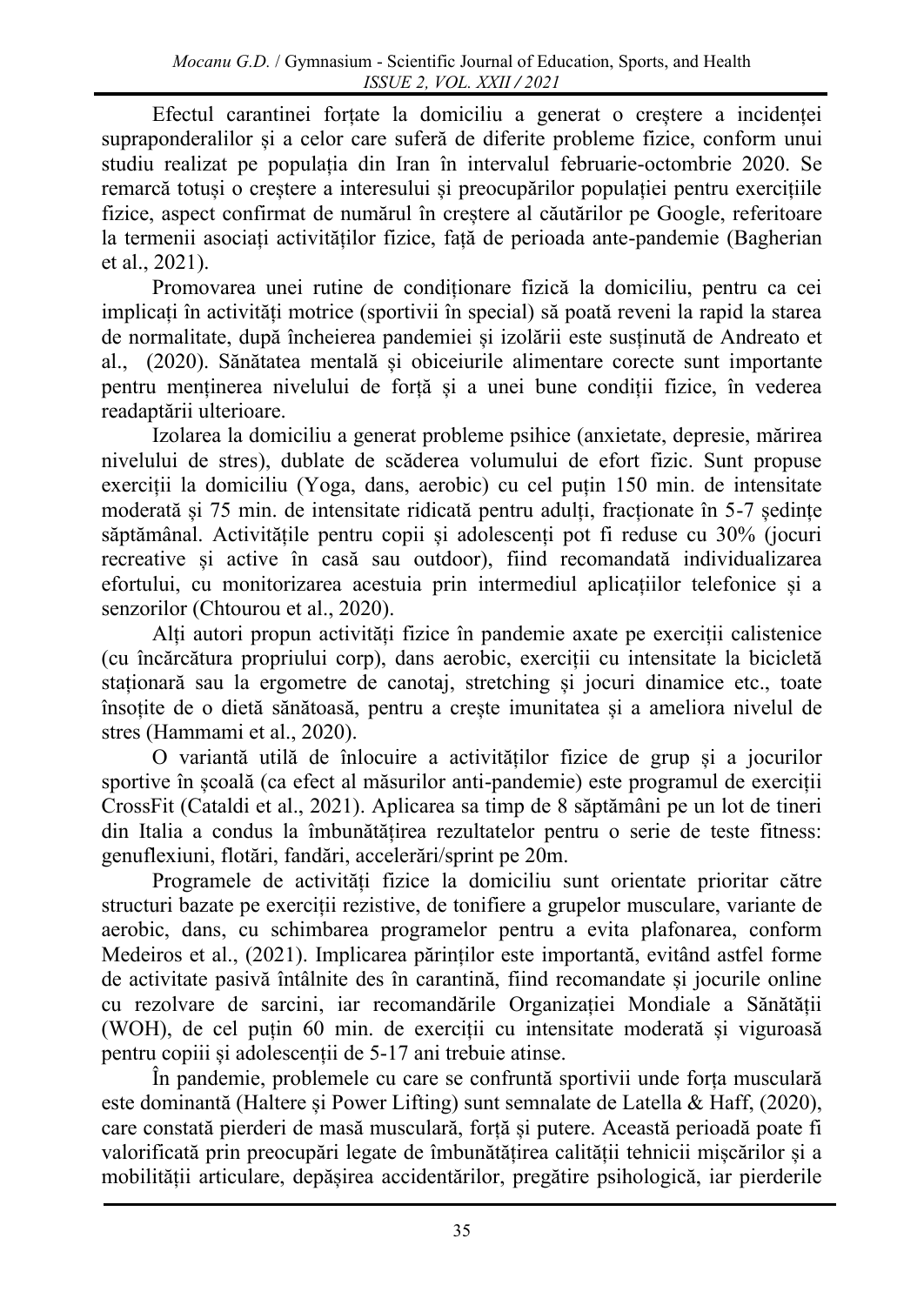de forță pot fi ameliorate cu 1-2 antrenamente/săptămână.

O comparație între eficiența antrenamentelor de forță tradiționale și cele axate pe dezvoltarea puterii (FxV), prin efectele asupra forței musculare, forței explozive și vitezei la tineri este realizată prin analiză sistematică de Behm et al., (2017). Antrenamentul de putere bazat pe sărituri (pliometrie) este mai eficient decât cel clasic de forță pentru îmbunătățirea performanțelor la desprinderea pe verticală, dar varianta clasică este mai utilă în cazul sprintului. Autori recomandă folosirea antrenamentelor de forță înaintea celor de putere, pentru a asigura astfel o bază stabilă de dezvoltare a forței musculare.

Antrenamentul rezistiv (resistance training) este eficient în creșterea valorilor forței musculare pentru fetele tinere (8-18 ani), prin aplicarea unor programe de exerciții fizice timp de 4-16 săptămâni, dar s-a constatat o adaptare/atingere mai rapidă a limitei superioare la fete prin comparație cu băieții, conform Moran et al., (2018). Aceștia afirmă că 2 ședințe de pregătire pentru forță sunt suficiente pentru a preveni stagnarea pe termen lung.

În cazul tinerilor, rolul exercițiilor de forță bine planificate și supravegheate de profesioniști, pentru evitarea traumatismelor este evidențiat de Dahab & McCambridge, (2009), care indică lipsa de supraveghere, echipamentul necorespunzător, tehnica deficitară și încărcăturile exagerate ca fiind factorii principali de apariție a accidentărilor. Îmbunătățirea puterii (FxV) la copii poate crește cu valori de 30-50% după 8-12 săptămâni de antrenamente corect planificate, iar menținerea nivelului atins implică cel puțin 2 antrenamente săptămânal.

Un bun indicator al fitness-ului muscular este testul standing long jump (SLJ), un studiu realizat pe copii și adolescenți (6-17 ani) semnalând asocieri puternice ale rezultatelor acestuia, cu alte teste de evaluare a forței musculare a trenului inferior și superior, prezentând și avantajul că este ușor de aplicat, conform Castro-Piñero et al., (2010). Diferențele între sexe (intervalul 8-18 ani) pentru performanțele la standing long jump (SLJ) sunt semnalate și analizate de (Chung et al., 2013). Băieții au performanțe superioare pentru toate intervalele de vârstă, aceste diferențe sunt accentuate pe măsură ce vârsta crește, o explicație fiind producția de testosteron care susține acumulările de forță și implicit valorile BMI.

Cercetarea realizată pe tinerii spanioli (12,5-17,5 ani) de către Moliner-Urdiales et al., (2010) a evidențiat că doar băieții care sunt implicați cel puțin 60 min/zi în activități fizice de intensitate moderată spre viguroasă (MVPA) au valori superioare ale forței dinamice la nivelul trenului inferior, măsurată prin teste bazate pe sărituri, deci intensitatea antrenamentelor este asociată cu valori superioare ale forței musculare.

Un program complex de antrenament pentru educarea puterii (FxV) la tinerii baschetbaliști (14-15 ani) este propus de Santos & Janeira, (2008). Activitatea se bazează pe o combinație de antrenament cu greutăți/încărcătură și pliometrie, timp de 10 săptămâni, cu 2 ședințe săptămânal, în paralel cu pregătirea tehnnico-tactică specifică jocului. Toate rezultatele la testele bazate pe sărituri sunt astfel îmbunătățite semnificativ.